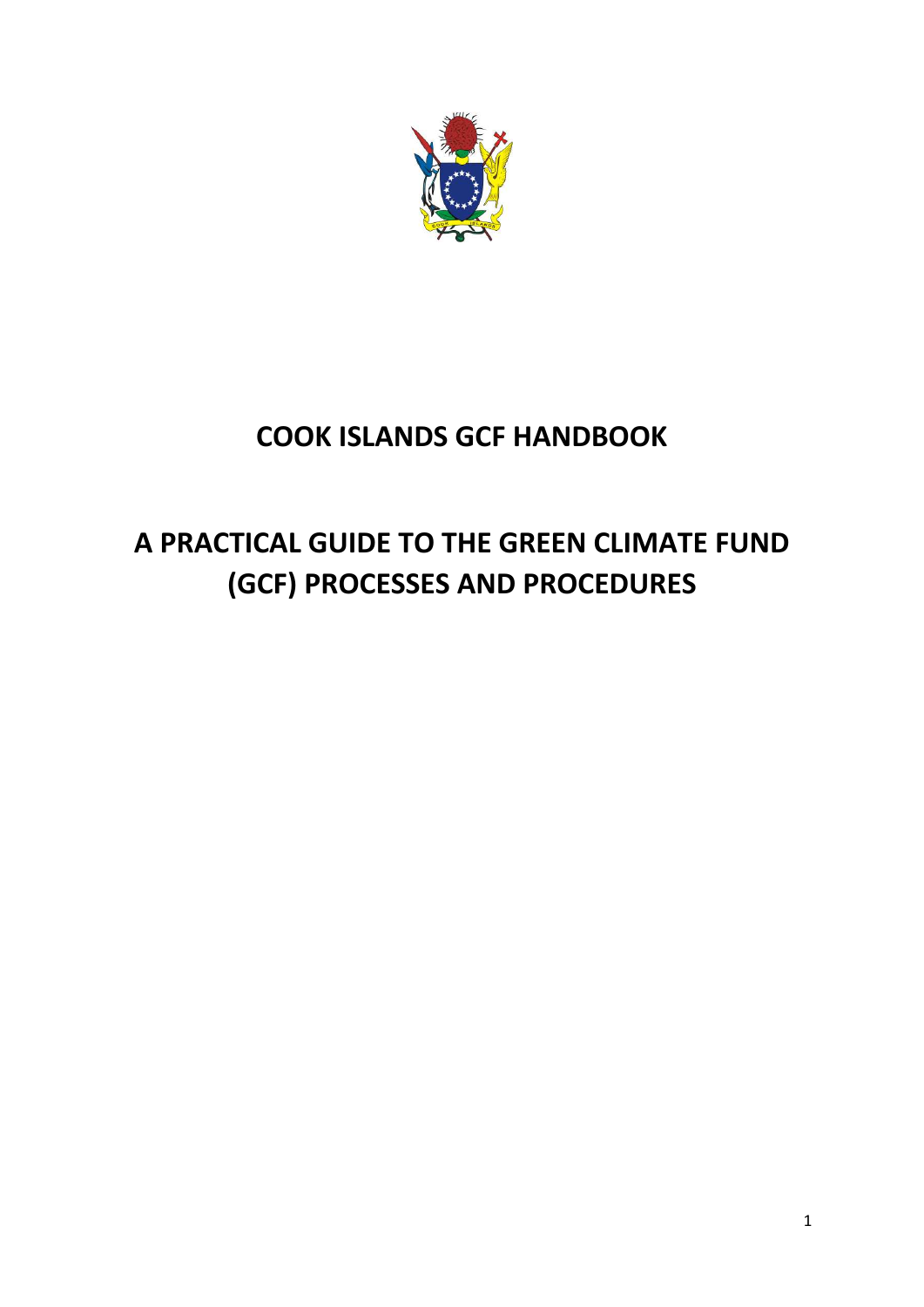

Formulation of the Cook Islands GCF Handbook was funded by the Green Climate Fund (GCF) Readiness Programme.

The Readiness Programme aims to support the Cook Islands in strengthening its national capacities to effectively plan for, access, manage and deploy and monitor climate change financing, through GCF.

This Handbook provides a simplified and practical guidelines to those organisations seeking to learn about the GCF, its modalities and procedures in the Cook Islands context.

Finally, the Handbook is prepared as a public document, to be used by any interested organisation, agency, or group that is interested in accessing the GCF's resources. Importantly, the Handbook also highlights how the GCF's national focal point will assess and respond to ideas. Concepts, and proposals as they are prepared for accessing finances under the GCF.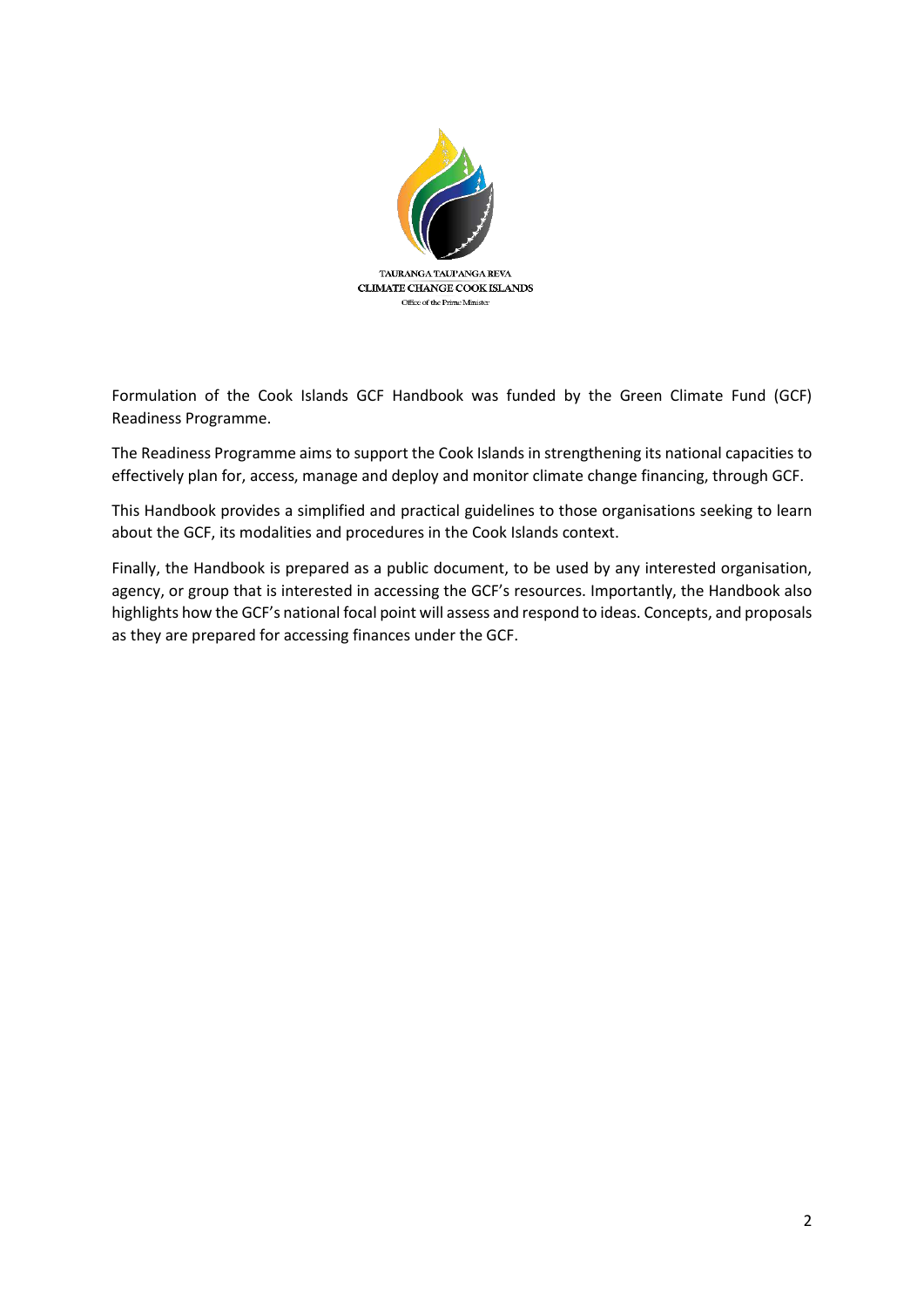# **TABLE OF CONTENTS**

| 1.3 What is the role of the Climate Change Cook Islands division of the Office of the Prime Minister |  |
|------------------------------------------------------------------------------------------------------|--|
|                                                                                                      |  |
|                                                                                                      |  |
|                                                                                                      |  |
|                                                                                                      |  |
|                                                                                                      |  |
|                                                                                                      |  |
|                                                                                                      |  |
|                                                                                                      |  |
|                                                                                                      |  |
|                                                                                                      |  |
| 4.1 What are the guidelines for developing a GCF proposal in the Cook Islands 14                     |  |
|                                                                                                      |  |
|                                                                                                      |  |
|                                                                                                      |  |
|                                                                                                      |  |
|                                                                                                      |  |
| 6. HOW WILL THE NDA STRATEGICALLY ALIGN WITH THE GCF TO MAXIMISE ACCESS TO CLIMATE                   |  |
| ANNEX 1: GCF ACTIVITITY SPECIFIC SUB-CRITERIA AND INDICATOR ASSESSMENT FACTORS 22                    |  |
| ANNEX 2: COOK ISLANDS NO OBJECTION PROCEDURE CHECKLIST FOR EVALUATING FUNDING                        |  |
|                                                                                                      |  |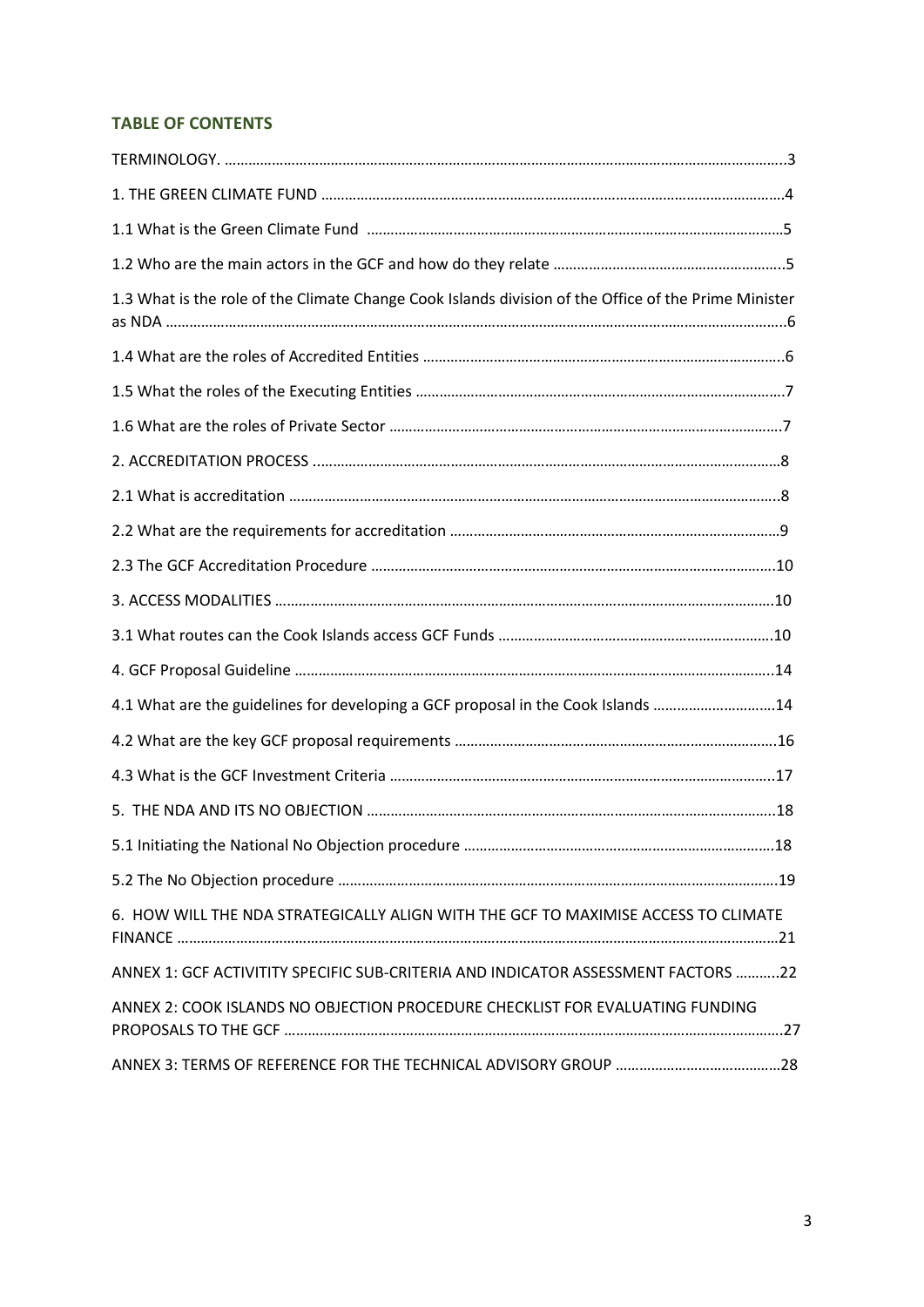### **TERMINOLOGY**

| TERM                                       | <b>MEANING</b>                                                                                                                                                                    |
|--------------------------------------------|-----------------------------------------------------------------------------------------------------------------------------------------------------------------------------------|
| <b>GCF ACCESS MODALITIES</b>               | Channels/routes developed by the GCF to enable Accredited entities access GCF resources                                                                                           |
|                                            | directly.                                                                                                                                                                         |
| <b>ACCREDITATION</b>                       | All entities seeking to access GCF resources must be accredited by the GCF Board. This                                                                                            |
|                                            | involves a rigorous 3 stage process where entities submit documents to GCF demonstrating<br>their capacities, competencies, and track records in having and undertaking financial |
|                                            | environmental and social risk mitigation measures required by GCF, for the level they are                                                                                         |
|                                            | applying for.                                                                                                                                                                     |
| <b>CLIMATE CHANGE</b>                      | Change in the climate system which is caused by significant changes in the concentration of                                                                                       |
|                                            | greenhouse gases because of human activities and which is in additional to natural climate                                                                                        |
|                                            | change that has been observed during a considerable period.                                                                                                                       |
| <b>CHANGE</b><br><b>CLIMATE</b>            | Capability to maintain competent function and return to some normal range of function                                                                                             |
| <b>RESILIENCE</b>                          | even when faced with adverse impact of climate change.                                                                                                                            |
| <b>CLIMATE FINANCE</b>                     | Money available for or mobilised by government or non-government entities to finance                                                                                              |
|                                            | climate change mitigation and adaptation actions and interventions.                                                                                                               |
| <b>FINANCE</b><br><b>CLIMATE</b>           | Capacities of countries to plan for, access, deliver, and monitor and report on climate                                                                                           |
| <b>READINESS</b>                           | finance, both international and domestic, in ways that are catalytic and fully integrated with                                                                                    |
|                                            | national development priorities and achievement of the SAMOA Pathway and the SDGs.                                                                                                |
| <b>FOR</b><br><b>PURPOSE</b><br><b>FIT</b> | The fit for purpose approach for accreditation process classifies applicant entities according                                                                                    |
| <b>ACCREDITATION</b>                       | to the scale, nature and risks of proposed activities.                                                                                                                            |
| GCF<br><b>INVESTMENT</b>                   | A procedure or criteria used by the GCF for evaluating and selecting proposals for funding.                                                                                       |
| <b>FRAMEWORK</b>                           | This criteria has six elements that each applicant must ensure that they adequately meet.                                                                                         |
|                                            | These elements are impact potential, paradigm shift potential, sustainable development                                                                                            |
|                                            | potential, needs of the recipient, country ownership and efficiency and effectiveness.                                                                                            |
| <b>ADAPTATION</b>                          | In the context of climate change, adaptation refers to interventions that aim to build                                                                                            |
|                                            | capabilities to adapt to the impacts of climate change.                                                                                                                           |
| <b>MITIGATION</b>                          | In the context of climate change, mitigation refers to interventions that aim to reduce                                                                                           |
|                                            | emissions from Green House Gases and or enhance carbon sinks.                                                                                                                     |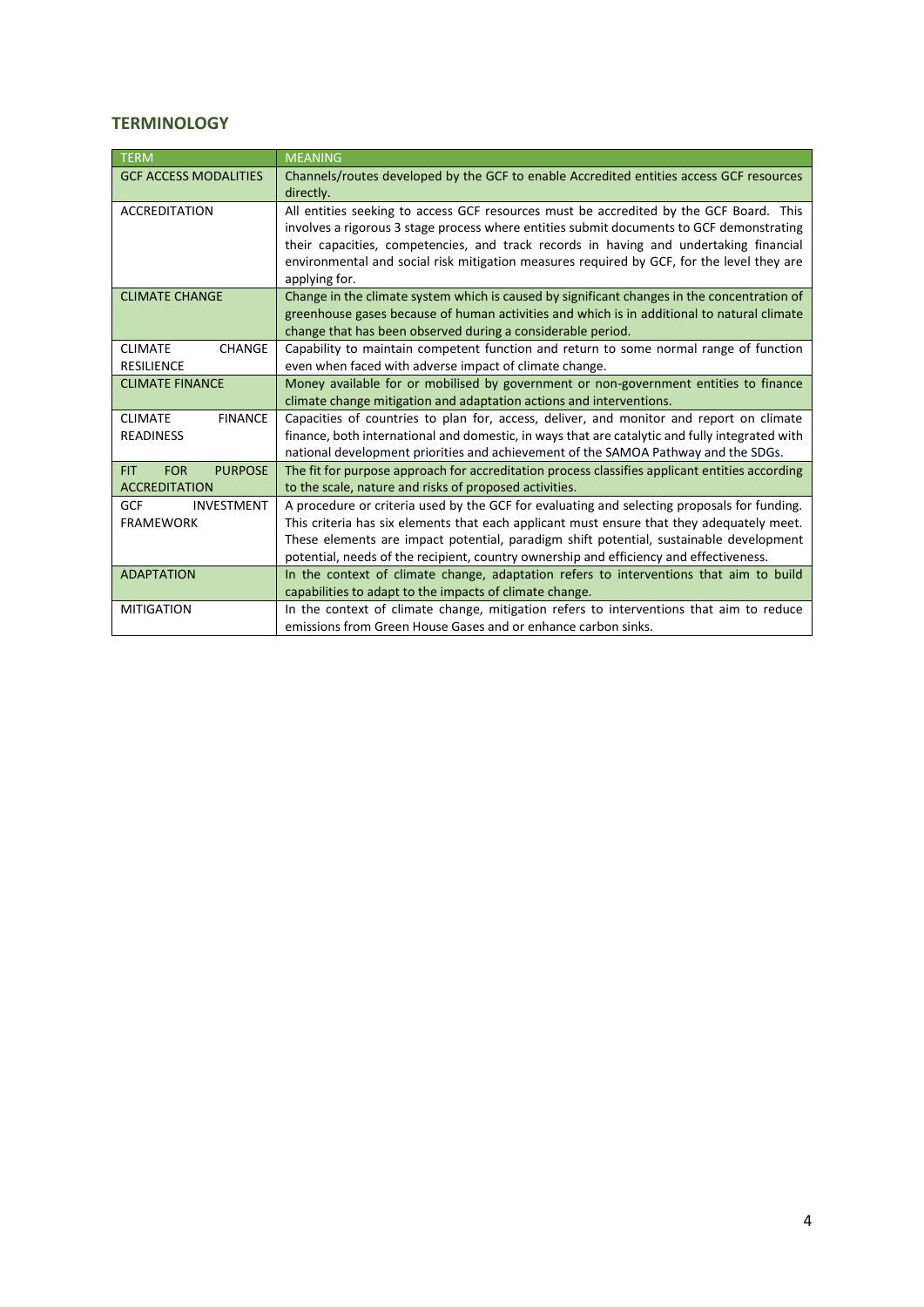# **1. THE GREEN CLIMATE FUND**

# **1.1 What is the Green Climate Fund?**

The Green Climate Fund (hereafter referred to as the GCF) was established in 2010 by the Parties to the United Nations Convention on Climate Change (UNFCCC).

# **1.2 Who are the main actors in GCF and how do they relate?**

In order to realise its mandate, the GCF has established several actors to implement the funding process. Each actor has its own role to perform during project development and implementation. The actors are the National Designated Authority (NDA), the Accredited Entities (AEs) and Executing Entities (EEs).

The figure below shows how the three relate:

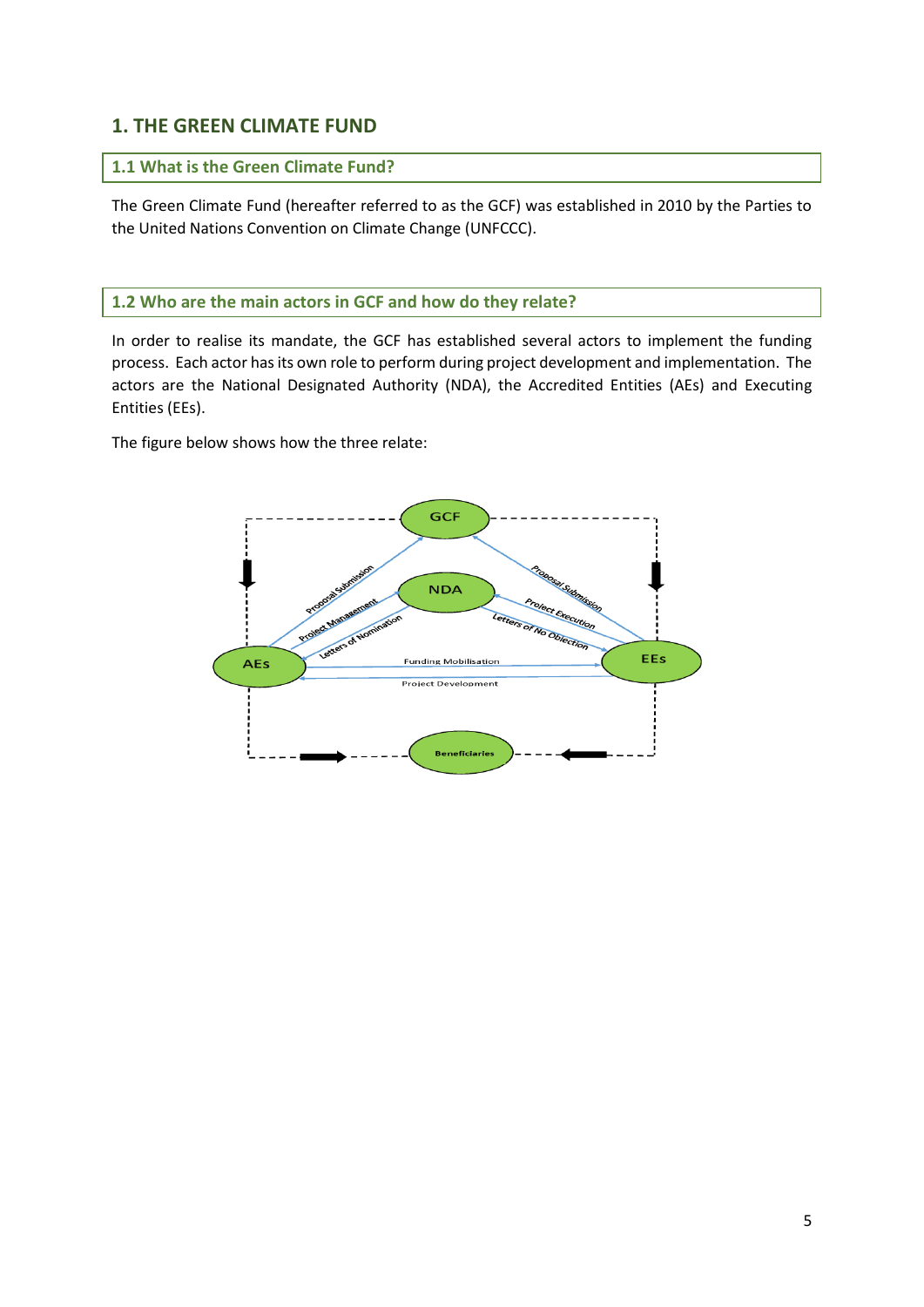**1.3 What is the role of Climate Change Cook Islands (CCCI) Division of the Office of the Prime Minister as the NDA?** 

The NDA is the national focal point, and serves as the main point of communication with the GCF to *"ensure that the activities supported by the Fund align with strategic national objectives and priorities, and help advance ambitious action on adaptation and mitigation in line with national needs"*. The Climate Change Cook Islands (CCCI) Division of the Office of the Prime Minister is our country's National Designated Authority. The following are the functions of the CCCI as the Cook Islands NDA. The NDA procedure is further explained in Section 5 of this Handbook.



**Figure 2: Role of the CCCI as NDA** 

# **1.4 What are the roles of Accredited Entities (AEs)?**

The accredited entities are the implementing entities that act as a country's programme managers of the fund (grants). The entity is accountable directly to the GCF Board for the overall management of projects, including financial, monitoring and reporting aspects of project activities. They can be:

- National (NIEs) e.g., the Ministry of Finance and Economic Management (MFEM)
- Multilaterals (MIEs), such as multilateral development banks and UN and agencies e.g., ADB, UNDP, IUCN, UNEP, FAO, etc.
- Regional (RIEs), such as regional agencies e.g., SPREP
- Private Sector entities which are supported by the private sector facility

The roles of the AEs are articulated below: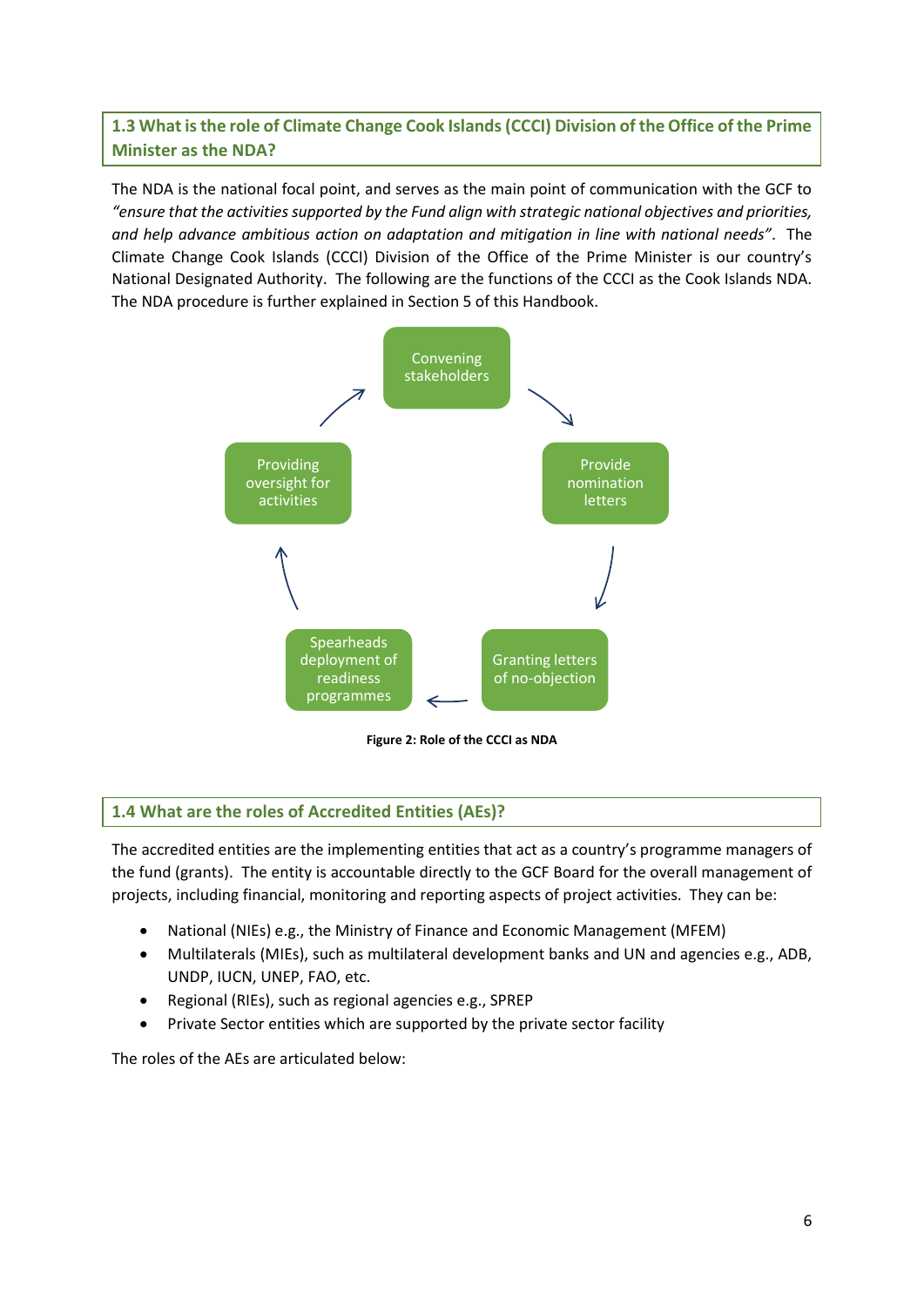

# **1.5 What are the roles of the Executing Entities (EEs)?**

GCF defines an Executing Entity (EEs) as an entity through which GCF funds are used for the purposes of an approved activity and carries out the implementation of the activity. EEs do a range of activities geared towards the implementation of an approved activity. Unlike AEs, EEs do not get direct access to the GCF funds. AEs can be an EE, though the reverse is not true.

Most projects involve incorporation of different activities which requires different expertise, such as capacity building, extension services and management of financial instruments. The organisations or individuals doing these activities are EEs and they can be from the public or private sector. The following are typically the roles of the EEs:

- Identifying potential projects in each priority area
- Prioritising and selecting projects to take forward
- Identifying barriers and solutions
- Evaluating options, designing intervention and estimating impacts
- Working out project plan and cost
- Developing concept notes and proposals and supporting evidence
- Submitting proposals to NDA and AE's
- Implementing project activities
- Refining and adapting plans during project executions
- Monitoring and evaluating project impacts

# **1.6 What are the roles of the Private Sector?**

The GCF provides opportunities for private sector players to participate either as Accredited Entities, Executing Entities or project beneficiaries. GCF allows for a range of private actors to be involved in both project development and execution either as partners, implementing entities or co-financiers.

The GCF has set up the Private Sector Facility to fund and mobilise institutional investors and leverage GCF's funds to encourage corporates to co-invest.

It is recognised that the private sector plays a significant role in the transition towards low emission, climate resilient societies by: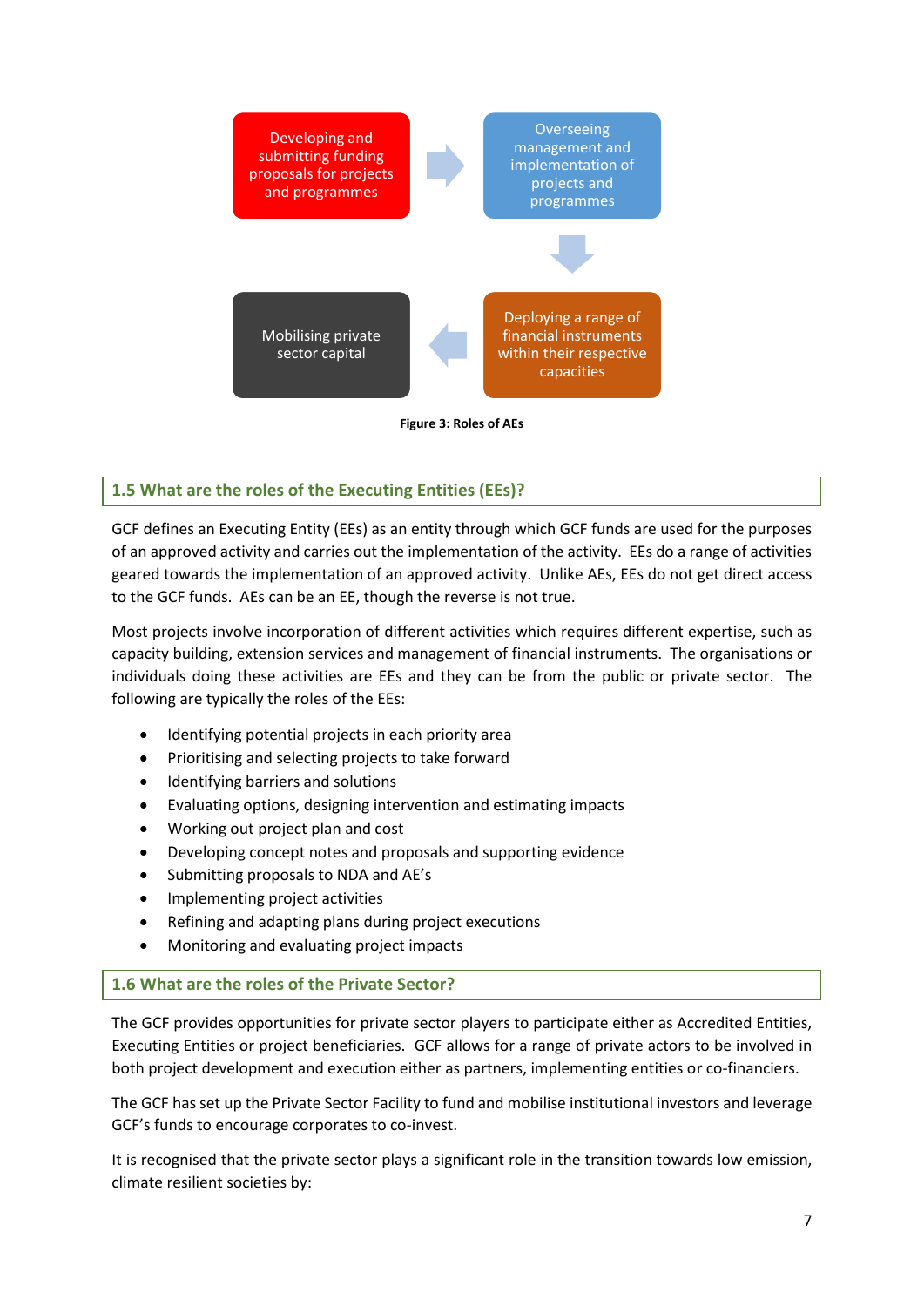- Providing technologies, products and services needed to facilitate the transition
- Providing funds necessary to finance the transition, beyond what the public sector can provide
- Being important actors in the transition, as key emitters and also vulnerable to the impacts of climate change.

# **2. ACCREDITATION PROCESS**

## **2.1 What is accreditation?**

All entities seeking to access GCF resources must be accredited by the GCF Board. This means that the entities must go through a 3 stage process that seeks to demonstrate that they meet the GCF standards.

The accreditation process uses a 'fit for purpose' approach to assess the applicant's capabilities, competencies, and track records in having and undertaking financial, environmental and social risk mitigation measures required by the GCF. The requirements for accreditation are as shown below:



#### **2.1.1 What is 'fit for purpose' approach?**

GCF recognises that interested entities have various capacities, meaning that they can qualify for different levels of accreditation, depending on their ability to demonstrate track record for fiduciary, environmental and social standards. It is on this basis that GCF established the 'fit for purpose' approach for accreditation which classifies applicant entities according to the intended scale, nature and risks of their proposed activities.

|  |  |  |  | Table 1: Fit for purpose approach |
|--|--|--|--|-----------------------------------|
|--|--|--|--|-----------------------------------|

| $\overline{\mathbf{3}}$<br><b>STAGE</b><br><b>PROCESS</b> |                                  | ACCREDITATION FIT FOR PURPOSE APPROACH<br>(Applicant entity selects an area in the 3 stages that fits its intended scale, nature<br>and risks of their proposed activities) |
|-----------------------------------------------------------|----------------------------------|-----------------------------------------------------------------------------------------------------------------------------------------------------------------------------|
|                                                           | <b>Mandate and Track Records</b> |                                                                                                                                                                             |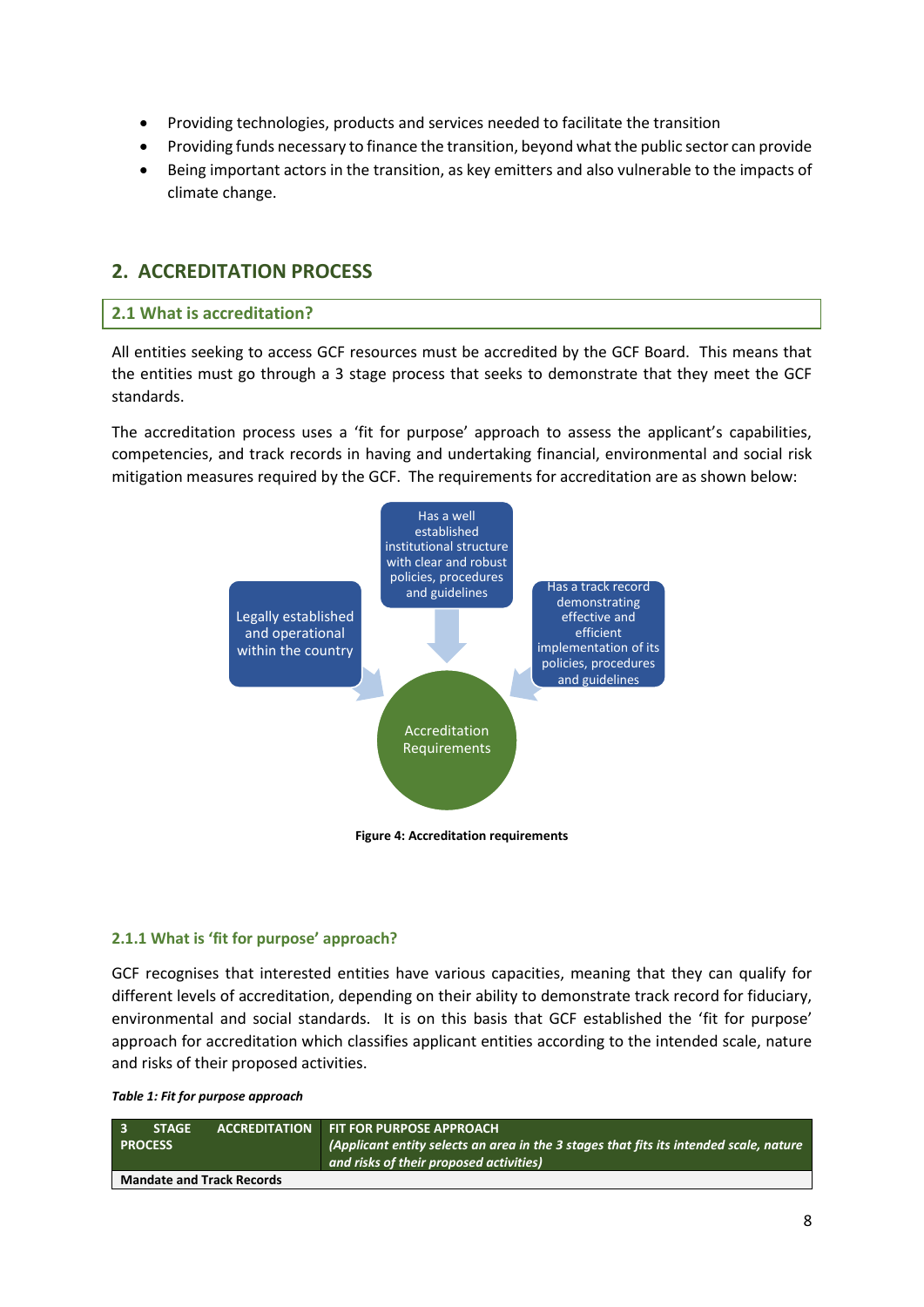| Alignment with GCF objectives               |                                                                                                                                                                                                                                                                       |  |
|---------------------------------------------|-----------------------------------------------------------------------------------------------------------------------------------------------------------------------------------------------------------------------------------------------------------------------|--|
| At least 3 years' experience                |                                                                                                                                                                                                                                                                       |  |
| 1. Fiduciary Standards                      | a) Basic Fiduciary Standards:<br>Key administrative and financial capacities<br>Transparency and accountability<br>b) Specialised Fiduciary Standards:<br><b>Project Management</b><br>Grant Award and/or funding allocation mechanisms<br>On-lending and/or blending |  |
|                                             |                                                                                                                                                                                                                                                                       |  |
| 2. Size of project/activity within a        | Micro: US \$0-\$10 million                                                                                                                                                                                                                                            |  |
| programme                                   | Small: US \$10 - \$50 million                                                                                                                                                                                                                                         |  |
|                                             | Medium: US \$50 - \$250 million                                                                                                                                                                                                                                       |  |
|                                             | Large: $US \le 250$ million                                                                                                                                                                                                                                           |  |
| Environmental<br><b>Social</b><br>3.<br>and | A: high risk/level 1                                                                                                                                                                                                                                                  |  |
| Safeguards (ESS)                            | B: medium risk/level 2                                                                                                                                                                                                                                                |  |
|                                             | C: minimal to no risk/level 3                                                                                                                                                                                                                                         |  |

## **2.1.2 What is the fast-track accreditation process?**

If entities have gained accreditation elsewhere, that are recognised by the GCF (e.g. GEF, Adaptation Fund) that may be comparable to the GCF standards, the fast track process allows can be applied to any accreditation application. The fast track process also allows for the accreditation review to focus on how the applying entity addresses the gaps to accreditation.

# **2.2 What are the requirements for accreditation?**

| Required sections for the accreditation process                                                                                                                                                                                                                                                                                                                                                                                                                                                                                                                                                                                               | What you need to apply                                                                                                                                                                                                                                                                                                              |
|-----------------------------------------------------------------------------------------------------------------------------------------------------------------------------------------------------------------------------------------------------------------------------------------------------------------------------------------------------------------------------------------------------------------------------------------------------------------------------------------------------------------------------------------------------------------------------------------------------------------------------------------------|-------------------------------------------------------------------------------------------------------------------------------------------------------------------------------------------------------------------------------------------------------------------------------------------------------------------------------------|
| 1. Background and contact information of the<br>applicant entity;<br>2. Information on the ways in which your institution<br>intended projects/programmes will<br>and your<br>contribute to advancing the country's climate<br>strategies and action plans, in line with the GCF<br>objectives and investment criterion;<br>Information on the scope of<br>intended<br>3.<br>projects/programmes and<br>the<br>estimated<br>contribution from the GCF required<br>for a<br>project/programme;<br>4. Basic fiduciary criteria;<br>5. Applicable specialised fiduciary criteria;<br>6. Environmental and social safeguards (ESS);<br>7. Gender. | Nomination by the NDA for agreement to work<br>➤<br>in country<br>Intended project/programmes<br>➤<br>Evidence of how your organisation can meet the<br>➤<br>GCF's fiduciary standards, ESS and gender policy<br>Track record which should be climate related and<br>➤<br>the fiduciary, ESS and gender policy standards<br>applied |

*Table 2: Requirements for accreditation* 

The rest of the requirements are contained on the GCF website and the CCCI can assist agencies in this regard.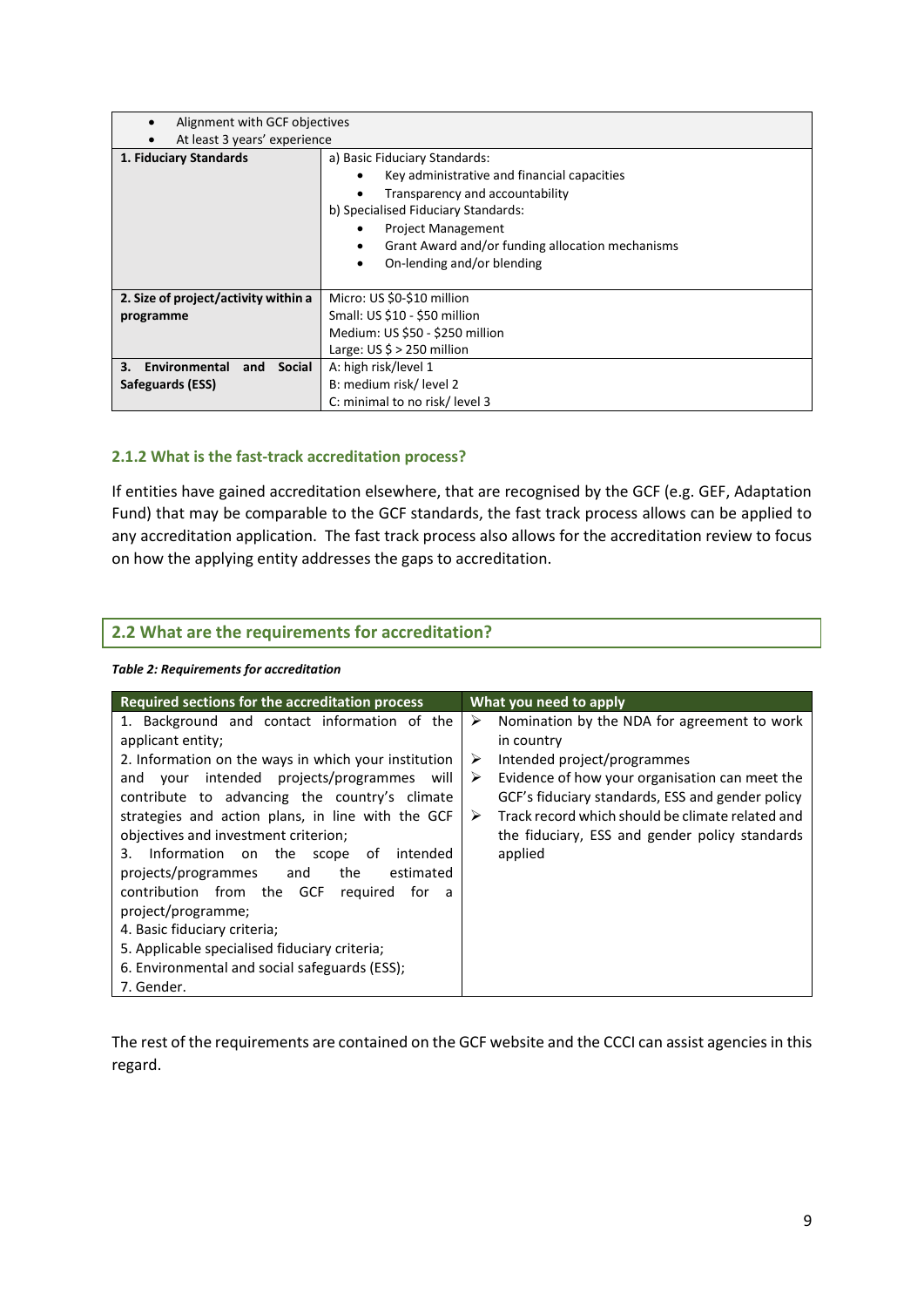# **2.3 The GCF Accreditation Procedure**

**Stage I:** In this phase, the GCF Secretariat reviews the application to see if the applicant has provided sufficient information in line with the accreditation requirements of the level that the applicant is applying for. During this stage, the Secretariat may contact the applicant for additional information in line with the accreditation requirements of the level being applied for. If the applicant passes this stage, the Secretariat inform the applicant that they have passed to Stage II.

**Stage II**: Stage 1: The GCF reviews the application to establish if the applicant meets the requirements of the GCF, including the vision and objectives of the fund, and has the adequate capacity to manage the fund from the GCF.

Stage 2: The GCF Secretariat makes a recommendation on whether to approve or disapprove the application for accreditation. The recommendation is presented to the GCF Board for approval.

Note that it usually takes 6 months for the accreditation review and decision making process.

**Stage III**: Only successful applicants reach stage III. In this stage the accredited applicant signs the 'Accreditation Master Agreement (AMA), with assistance from the GCF. The signed AMA makes the AE eligible to submit a project/programme proposal

**For accreditation in the Cook Islands, the applicant must first gain the 'No objection' from the NDA in compliance with the 'No objection' process outlined below in Section 5. The CCCI as the NDA in the Cook Islands will assist with the accreditation process in terms of providing guidance, and any queries which arise throughout this process. However, ultimately the applicant for accreditation will endeavour to meet all of the GCF requirements.** 

# **3. ACCESS MODALITIES**

# **3.1 What routes can the Cook Islands access GCF funds?**

The GCF governing instrument stipulates that eligible countries can access GCF resources national, regional and international implementing entities accredited by the GCF Board. GCF established 3 distinct modalities – Direct Access; Enhanced Direct Access; and International Access.

The access modality is categorised based on the type of entity used. Notably, eligible countries are free to determine the mode of access and these options may be used simultaneously. In order to understand the structure of these access routes, it is important to take note of the general functions of the Fund Manager, Implementing Body and Executing Body.

| <b>FUND</b><br><b>MANAGER</b>      | Develops strategies, policies and guidelines of Fund                             |
|------------------------------------|----------------------------------------------------------------------------------|
| <b>FUNCTIONS</b><br>(SOME          | Reviews proposals submitted to the Fund                                          |
| <b>FUNCTIONS CARRIED OUT</b>       | Decides who receives funding<br>$\bullet$                                        |
| BY THE FUND SECRETARIAT            | Instructs trustee to transfer funds to eligible implementing bodies<br>$\bullet$ |
|                                    | Monitors implementation progress<br>$\bullet$                                    |
|                                    | Accountable to donors on fund expenditures<br>$\bullet$                          |
| <b>IMPLEMENTING</b><br><b>BODY</b> | Identification of projects                                                       |
| <b>FUNCTIONS</b>                   | <b>Preparation of Project concepts</b>                                           |
|                                    | <b>Appraisal of Project concepts</b><br>۰                                        |
|                                    | Preparation of project documents<br>$\bullet$                                    |

#### *Table 5 Function of actors in the GCF Fund*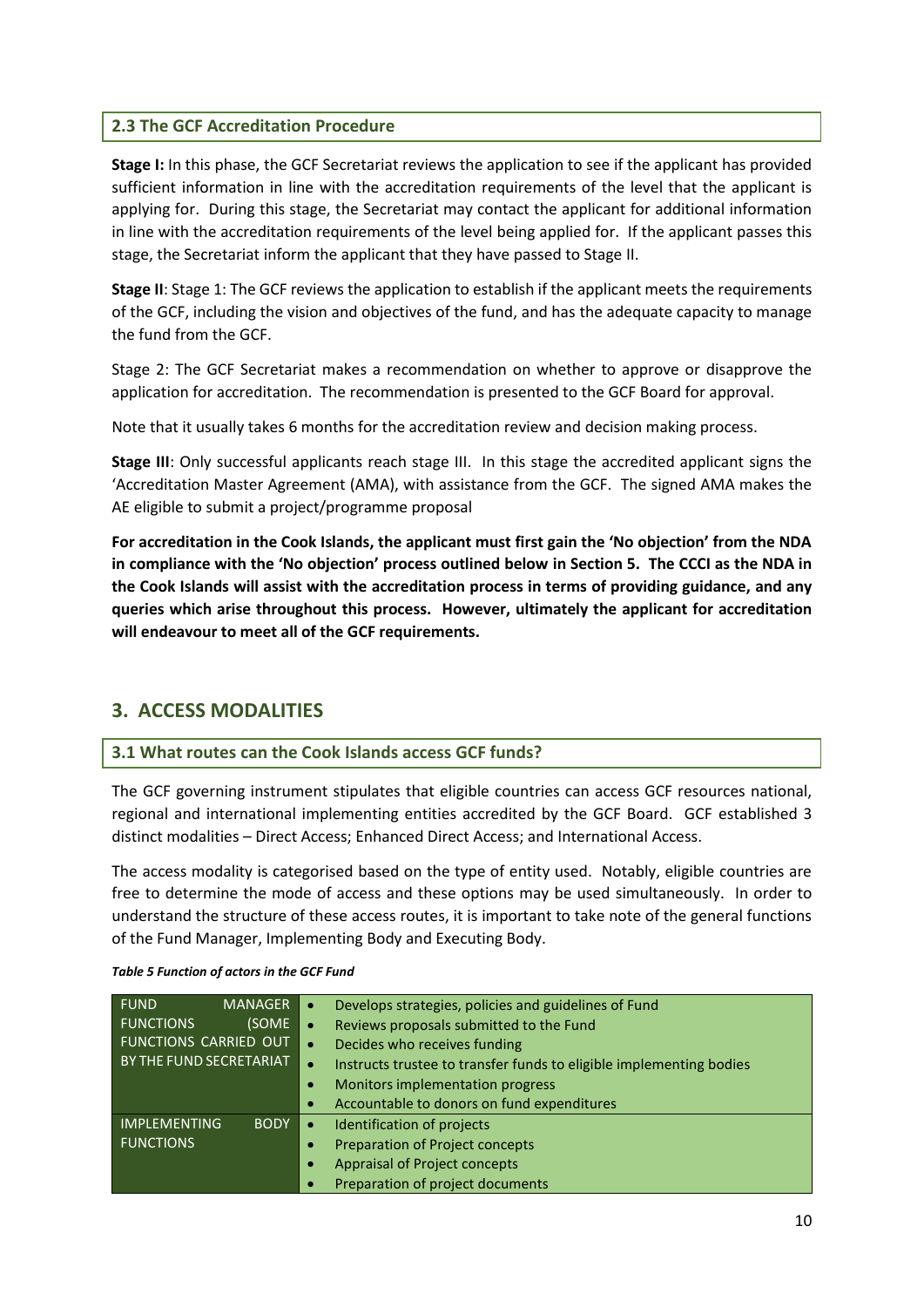|                  |      | Approvals and start-ups of projects                                 |
|------------------|------|---------------------------------------------------------------------|
|                  |      | Supervision of projects                                             |
|                  |      | <b>Evaluation of projects</b>                                       |
|                  |      | Accountable to Fund of use of funds                                 |
| <b>EXECUTING</b> | BODY | Management and administration of day-to-day activities<br>$\bullet$ |
| <b>FUNCTIONS</b> |      | Undertakes procurement and contracting of goods and services<br>۰   |
|                  |      | Accountable to implementing body for use of funds                   |

# **3.1.1 Direct Access**

This is where GCF funds are transferred directly to recipient countries through sub-national, national or regional AEs nominated by the NDA. The direct access route is important, because interventions are country driven, builds country ownership since funds are channelled directly to recipient countries and implementation of projects is managed by the designated national bodies.



#### **Figure 5: Structure of Direct Access**

The Ministry of Finance and Economic Management (MFEM) will be eligible to Direct Access as an Accredited Entity to the GCF.

# **3.1.2 Enhanced Direct Access**

The Enhanced Direct Access is an important form of Direct Access in that, it has devolved structures that give recipient countries more responsibilities in comparison to the Direct access – hence ensure country ownership. For instance, in the Enhanced Direct Access, decision making on the specific projects and programmes to be funded are made at the country/entity level. In-addition, funding decisions and management of funds takes place at the national level and only a small degree of oversight is maintained at the international level, e.g., the Fund Manager is expected to provide a progress report of the fund's activities and ensure accredited entities adhere to the international Fund's standards.



#### **Figure 6: Structure of Enhanced Direct Access**

The Ministry of Finance and Economic Management is in the process of working on eligibility for Enhanced Direct Access.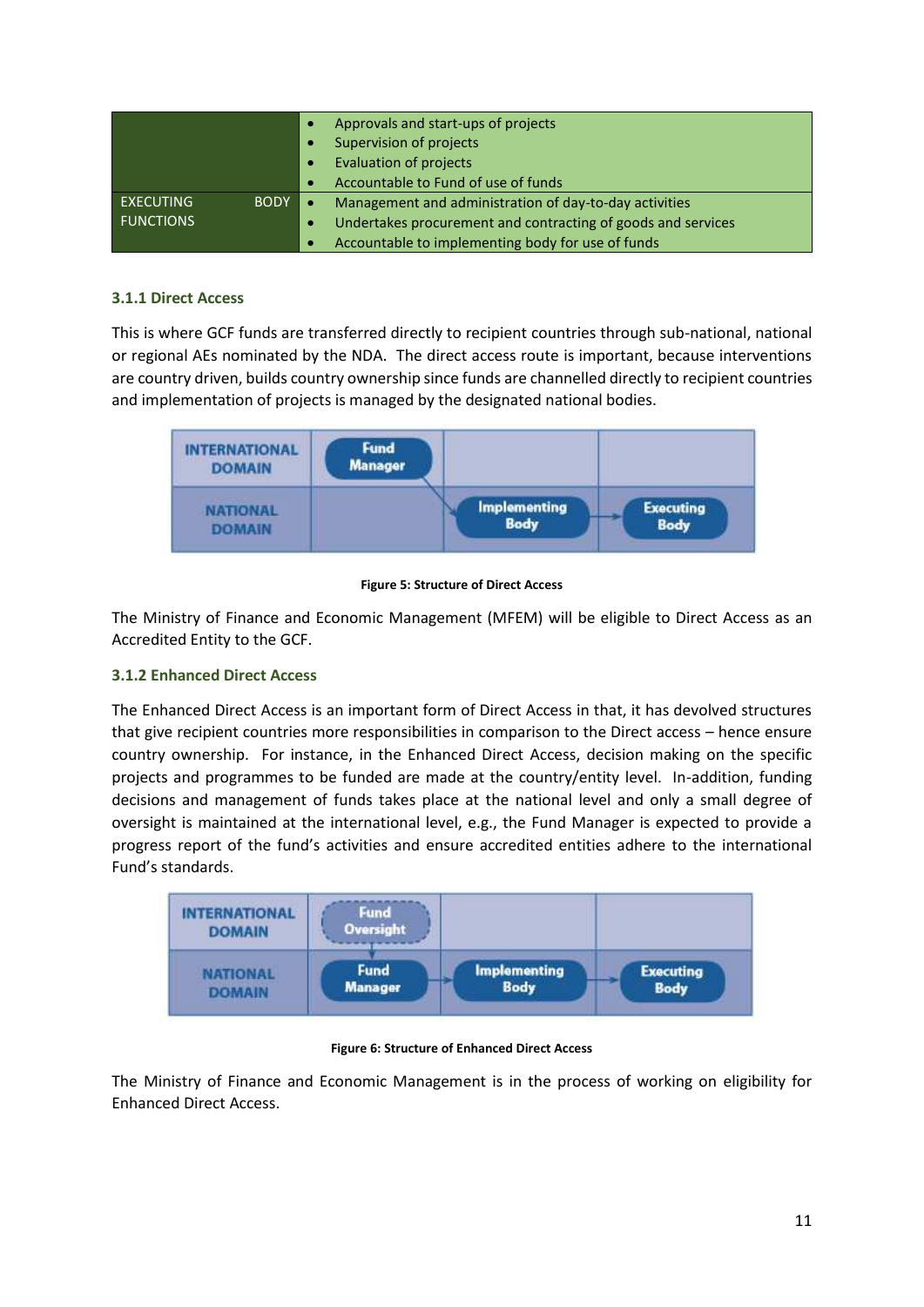## **What are the differences between Direct Access and Enhanced Direct Access?**

The table below outlines the steps undertaken in Direct Access and Enhanced Direct Access hence highlighting the differences between the two processes.

| Table 6: Difference between direct access and enhanced direct access |  |  |
|----------------------------------------------------------------------|--|--|
|                                                                      |  |  |

| <b>DIRECT ACCESS</b>                                 | <b>ENHANCED DIRECT ACCESS</b>                              |
|------------------------------------------------------|------------------------------------------------------------|
| 1. The NDA nominates a prospective accredited        | 1. Selection of a prospective accredited entity            |
| entity under the direct access modality.             | through a consultative process by the NDA under the        |
|                                                      | enhanced direct access modality.                           |
| 2. Entity applies to GCF for accreditation.          |                                                            |
|                                                      | 2. Entity applies to GCF for accreditation (if not         |
| 3. Submission by the accredited entity of individual | already accredited).                                       |
| projects or programmes for financing by the Fund.    |                                                            |
|                                                      | Submission of a proposal developed by the<br>3.            |
|                                                      | selected entity in consultation with the NDA.              |
|                                                      | Unlike traditional direct access, there is NO<br>$\bullet$ |
|                                                      | submission of individual<br>projects<br>or                 |
|                                                      | programmes because decision making for                     |
|                                                      | the funding of specific activities is devolved             |
|                                                      | at the country level.                                      |

#### **3.1.3 International Access**

This is where GCF transfers resources directly to accredited international entities such as the United Nations agencies, multilateral development banks and regional institutions. Notably, these accredited international entities do not need endorsement from the NDA.

In this modality, the fund oversight, management, and implementation functions are undertaken at international level by the accredited international or multilateral institutions. Execution may be undertaken in two ways: at the national level through arms of the accredited international or multilateral institutions operating at national level or within the multilateral institution. In summary, the international access modality makes limited use of recipient country systems.



**Figure 7: Structure of International Access**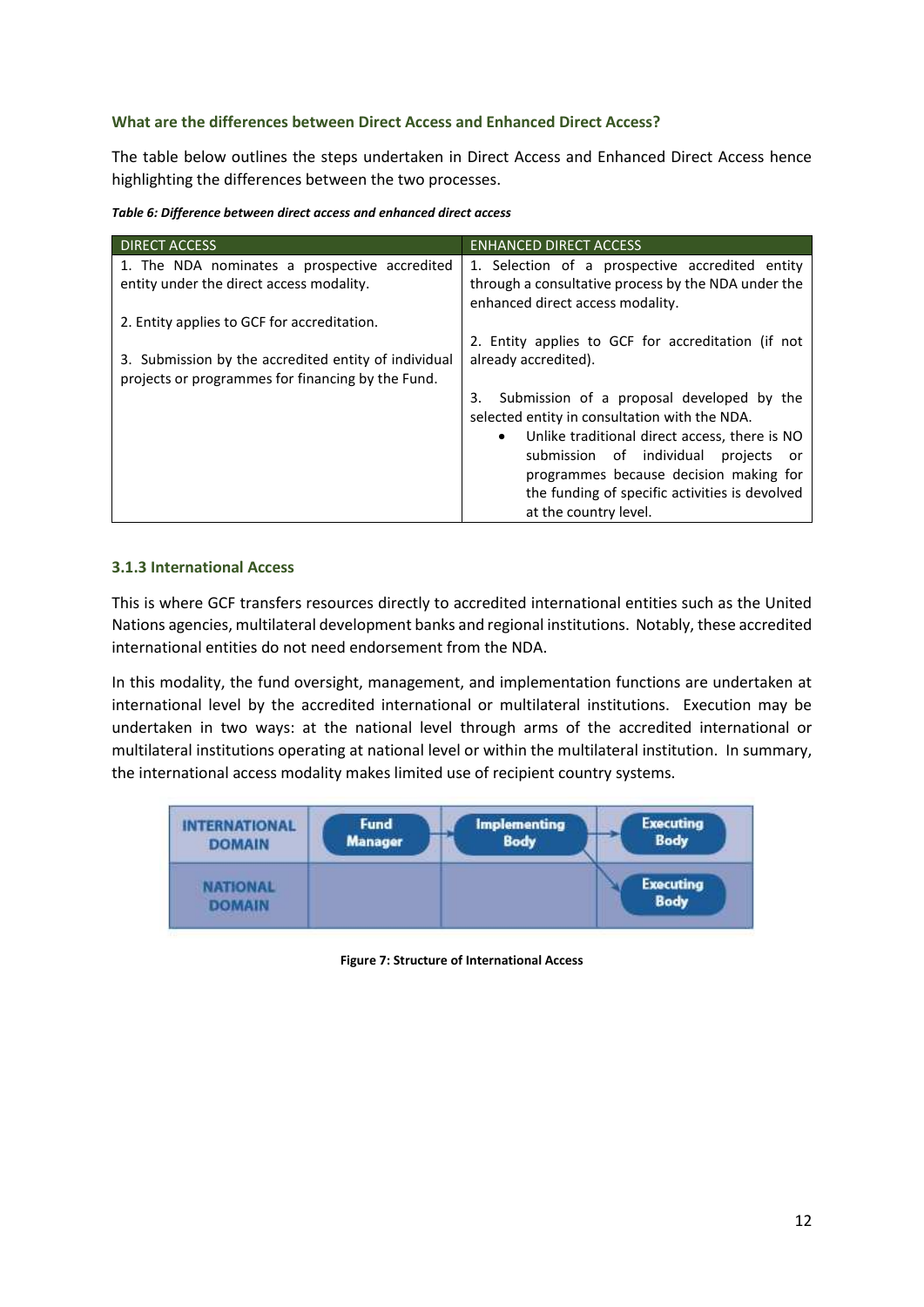# **Comparison the GCF access modalities**

## *Table 7: Comparing the access modalities*

|                                                                                                                                                                | <b>ACCESS MODALITY</b>                                                                                                                                            |                                                                                                                                                                                                                        |                                                                                                                                                                                     |  |
|----------------------------------------------------------------------------------------------------------------------------------------------------------------|-------------------------------------------------------------------------------------------------------------------------------------------------------------------|------------------------------------------------------------------------------------------------------------------------------------------------------------------------------------------------------------------------|-------------------------------------------------------------------------------------------------------------------------------------------------------------------------------------|--|
| <b>ELEMENT</b>                                                                                                                                                 | <b>Direct Access</b>                                                                                                                                              | <b>Enhanced Direct</b>                                                                                                                                                                                                 | International                                                                                                                                                                       |  |
|                                                                                                                                                                |                                                                                                                                                                   | <b>Access</b>                                                                                                                                                                                                          | <b>Access</b>                                                                                                                                                                       |  |
| Is it mandatory for the entity to be accredited<br>by GCF to access funds?                                                                                     | <b>YES</b>                                                                                                                                                        | <b>YES</b>                                                                                                                                                                                                             | <b>YES</b>                                                                                                                                                                          |  |
| Is it mandatory for the entity to be nominated<br>by the NDA?                                                                                                  | <b>YES</b>                                                                                                                                                        | <b>YES</b>                                                                                                                                                                                                             | NO.                                                                                                                                                                                 |  |
| Is it mandatory for the NDA to nominate a<br>prospective accredited entity through a<br>consultative process?                                                  | NO.                                                                                                                                                               | <b>YES</b>                                                                                                                                                                                                             | NO.<br>Accredited<br>international<br>or<br>multilateral entities<br>do<br>not<br>need<br>endorsement from<br>the NDA                                                               |  |
| Can the accredited sub-national, national or<br>regional entity nominated by the NDA submit<br>individual projects or programmes for<br>financing by the Fund? | <b>YES</b>                                                                                                                                                        | Unlike<br>traditional<br>access, there is NO<br>submission<br>of<br>individual projects or<br>because<br>programs<br>decision making for<br>the funding of specific<br>activities is devolved at<br>the country level. | N/A                                                                                                                                                                                 |  |
| it<br>mandatory<br>national<br>Is.<br>to<br>use<br>systems/structures                                                                                          | <b>YES</b>                                                                                                                                                        | <b>YES</b>                                                                                                                                                                                                             | NO. This route uses<br>structures<br>established<br>under<br>accredited<br>international<br>or<br>multilateral entities<br>operating<br>at<br>international<br>or<br>national level |  |
| What level is the Fund Management function<br>undertaken?                                                                                                      | International level -<br><b>GCF Secretariat</b>                                                                                                                   | National level - only<br>a small degree of<br>oversight<br>is<br>maintained at the<br>international level                                                                                                              | International level<br>by the accredited<br>international<br>or<br>multilateral<br>institutions                                                                                     |  |
| What level is the Implementation Function<br>Undertaken?                                                                                                       | National Level                                                                                                                                                    | <b>National Level</b>                                                                                                                                                                                                  | International level<br>$-$ via arms of the                                                                                                                                          |  |
| the<br>Execution<br>Function<br>What level<br>is<br>undertaken?                                                                                                | <b>National Level</b>                                                                                                                                             | <b>National Level</b>                                                                                                                                                                                                  | accredited<br>international<br>or<br>multilateral<br>institutions<br>operating<br>at<br>national level or<br>within<br>the<br>multilateral<br>institution                           |  |
| Does the Access modality use National<br>systems/structures?                                                                                                   | YES. Implementation<br>and Execution takes<br>place at national level.<br>However,<br>Fund<br>Management Function<br>is undertaken at the<br>International level. | YES. All levels (Fund<br>management,<br>implementation<br>and<br>execution use national<br>systems. Only a small<br>degree of oversight is<br>maintained at the<br>international level.                                | All functions<br>NO.<br>take<br>place<br>at<br>International level -<br>refer to above for<br>explanation.                                                                          |  |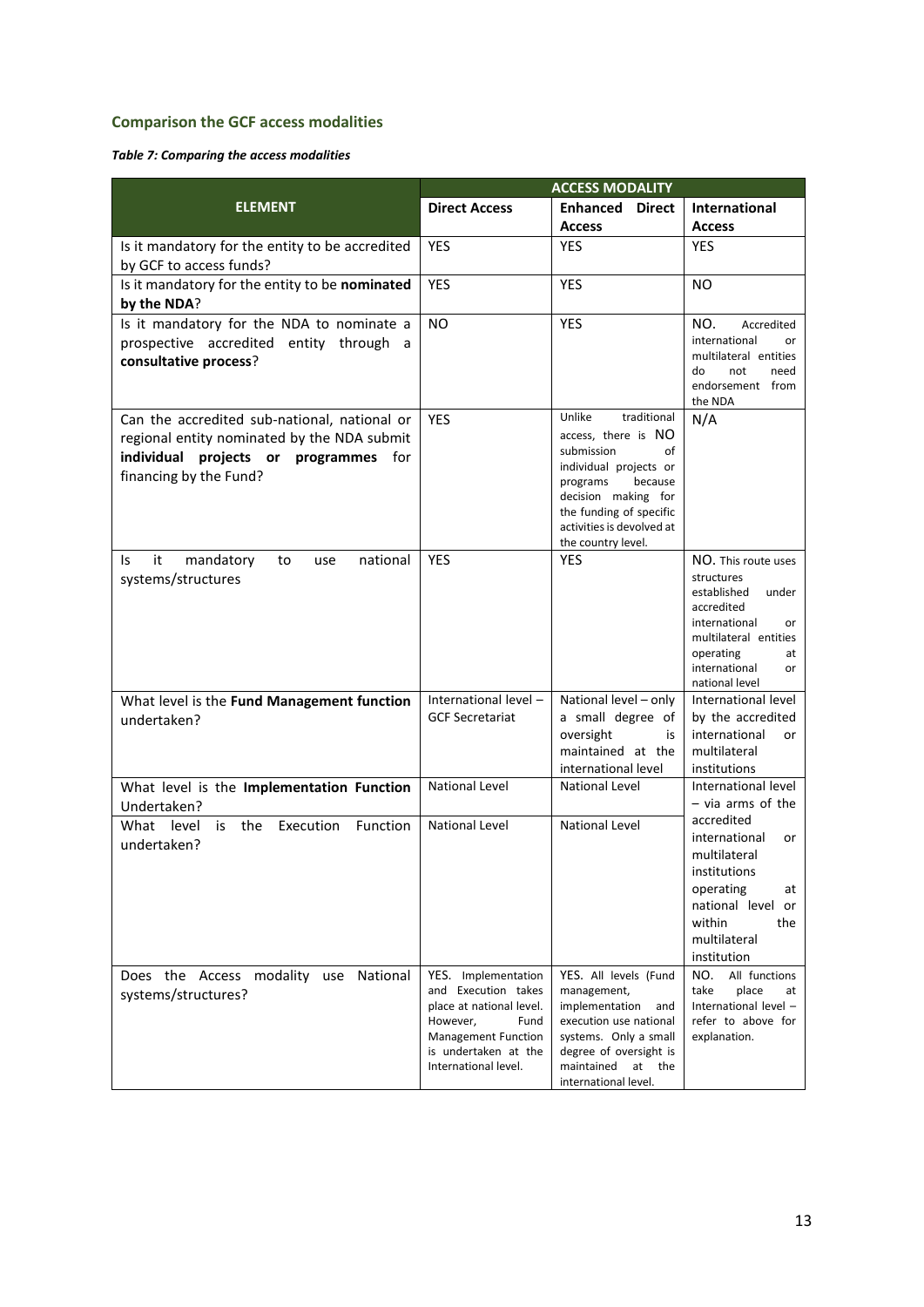# **4. GCF PROPOSAL GUIDELINE**

# **4.1 What are the guidelines for developing GCF proposal in the Cook Islands?**

The GCF project cycle has 5 main steps outlined in the table below. These steps are in chronological order:

#### *Table 8: GCF Project Cycle*

|                   | <b>STAGE</b>                                                                                        | <b>DESCRIPTION</b>                                                                                                                                                                                                                                                                                                                                                                                                                                                                                                                                                                                                                                              |
|-------------------|-----------------------------------------------------------------------------------------------------|-----------------------------------------------------------------------------------------------------------------------------------------------------------------------------------------------------------------------------------------------------------------------------------------------------------------------------------------------------------------------------------------------------------------------------------------------------------------------------------------------------------------------------------------------------------------------------------------------------------------------------------------------------------------|
| STEP <sub>1</sub> | <b>CONCEPT NOTE</b><br>(VOLUNTARY - in that<br>the proponent may                                    | It is not mandatory to submit a concept note. Entities can opt to<br>submit a Concept note, then proceed to a proposal OR, skip the<br>Concept note stage and only submit a proposal.                                                                                                                                                                                                                                                                                                                                                                                                                                                                           |
|                   | choose to firstly<br>submit a Concept<br>Note then later a                                          | 1. Develop a Concept Note in consultation with the NDA.                                                                                                                                                                                                                                                                                                                                                                                                                                                                                                                                                                                                         |
|                   | Proposal OR start by<br>submitting a                                                                | 2. Obtain a Letter of No Objection from the NDA.                                                                                                                                                                                                                                                                                                                                                                                                                                                                                                                                                                                                                |
|                   | Proposal)                                                                                           | 3. Submit a Concept Note to GCF through an AE. Submission is through<br>the GCF Online portal.                                                                                                                                                                                                                                                                                                                                                                                                                                                                                                                                                                  |
|                   |                                                                                                     | 4. GCF Secretariat acknowledges receipt of the proposal.                                                                                                                                                                                                                                                                                                                                                                                                                                                                                                                                                                                                        |
|                   |                                                                                                     | 5. GCF Secretariat sends feedback and/or recommendations clarifying<br>whether the Concept Note has been:<br>a) Endorsed - Entity proceeds to develop a proposal.<br>b) Not endorsed with a possibility of resubmission - Entity required to<br>revise the Concept Note, taking into consideration the<br>recommendations and comments from the GCF. Afterwards, the AE<br>resubmits the revised Concept Note alongside the Letter of No<br>Objection obtained from the NDA (see procedure below).<br>c) Rejected - Process terminated. Concept Note should not proceed to<br>Proposal stage. GCF provides comments as to why the Concept Note<br>was rejected. |
| STEP <sub>2</sub> | <b>OBTAIN LETTER OF</b><br><b>NO OBJECTION</b><br><b>FROM THE NDA (CCCI</b><br>Division of the OPM) | The purpose of the no-objection procedure is to ensure consistency<br>with national climate change strategies and plans and country driven<br>approaches, and to provide for effective direct and indirect public and<br>private sector financing by the Fund. A no-objection is a condition for<br>approval of all funding proposals submitted to the GCF.<br>Procedure for obtaining letter of No-objection:<br>This process takes approximately 60 days, before the applicant is<br>granted a letter of no objection.                                                                                                                                        |
|                   |                                                                                                     | 1. Applicant writes an application letter to the Director of the Climate<br>Change Cook Islands Division of the Office of the Prime Minister<br>notifying intent to submit a Concept Note/Proposal and requests a<br>letter of no objection from the NDA. The application letter must be<br>accompanied by relevant supporting documentation.                                                                                                                                                                                                                                                                                                                   |
|                   |                                                                                                     | 2. The NDA will post the funding proposal to the OPM website for a<br>period of 10 days for public comment.                                                                                                                                                                                                                                                                                                                                                                                                                                                                                                                                                     |
|                   |                                                                                                     | 3. The NDA may contact the applicant to seek clarification or request<br>for more information. Discussion (written and verbal) may be held<br>between the applicant and the NDA.                                                                                                                                                                                                                                                                                                                                                                                                                                                                                |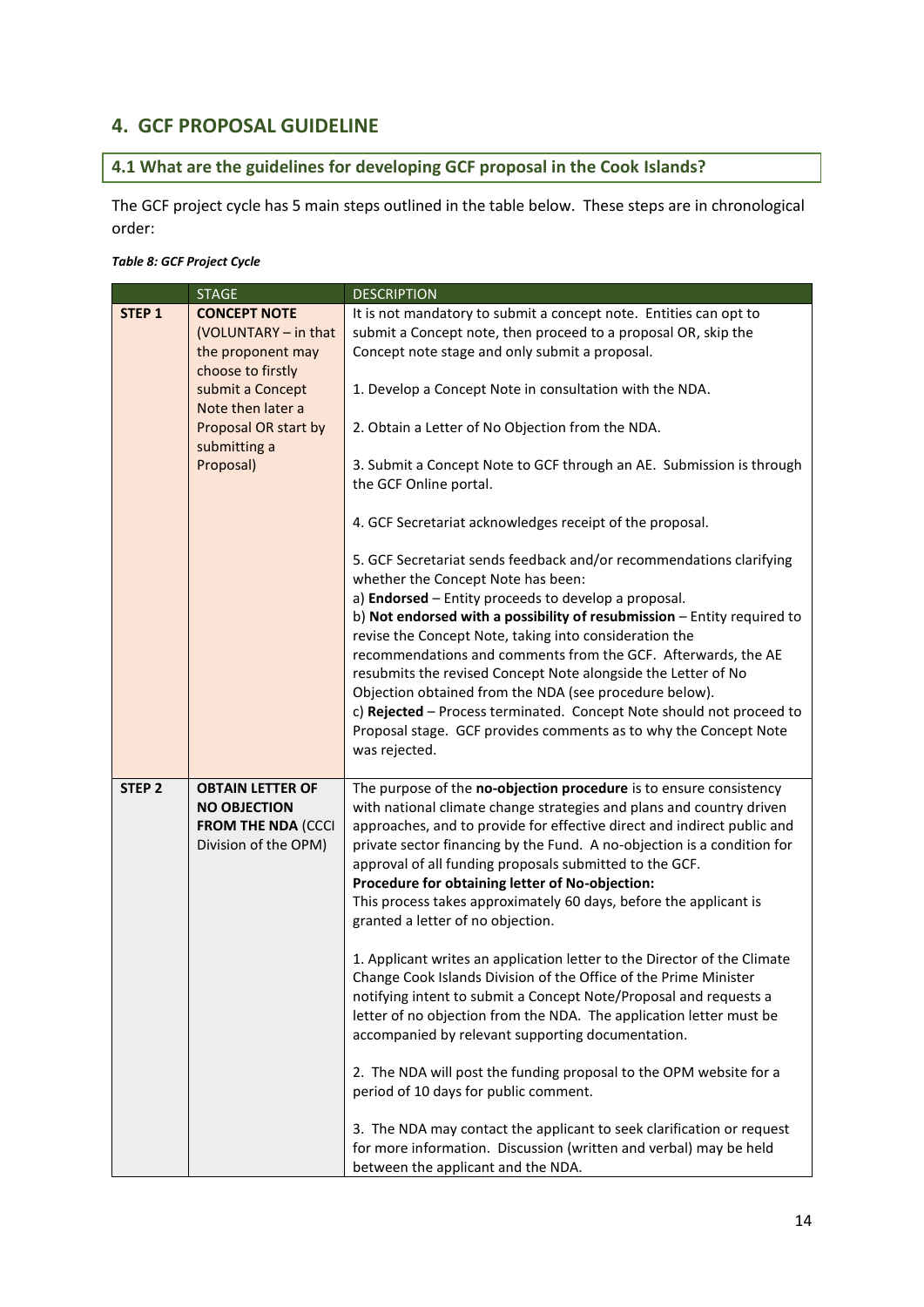|               |                                               | 4. If the applicant is not an AE, the NDA will discuss with the applicant a<br>possible AE for the applicant to work with. The applicant should then<br>work with the AE and the AE with the NDA. Note that the AE will have<br>its own approved processes by which the application will have to<br>comply with.<br>5. The NDA reviews documents shared by the applicant to ensure that<br>these are in line with GCF investment criteria and cross checks<br>alignment to the Cook Islands legislative frameworks and priority |
|---------------|-----------------------------------------------|---------------------------------------------------------------------------------------------------------------------------------------------------------------------------------------------------------------------------------------------------------------------------------------------------------------------------------------------------------------------------------------------------------------------------------------------------------------------------------------------------------------------------------|
|               |                                               | areas. The NDA will be assisted by the Technical Advisory Group.                                                                                                                                                                                                                                                                                                                                                                                                                                                                |
|               |                                               | 6. If the NDA concludes the Concept Note or Proposal is in line with<br>Cook Islands priorities, the NDA will submit its review to the National<br>Sustainable Development Commission (NSDC) for approval. On<br>approval by the NSDC, the NDA will issue the letter of no objection to<br>the AE to proceed with the application to the GCF.                                                                                                                                                                                   |
|               |                                               | 7. If the NDA concludes that the Concept Note/Proposal is not in line<br>with the Cook Islands priorities, the NDA will notify the applicant that<br>the application has been rejected and outline the reasons why the<br>application has been rejected.                                                                                                                                                                                                                                                                        |
|               |                                               | 8. The decision on the application will be posted on the OPM website.                                                                                                                                                                                                                                                                                                                                                                                                                                                           |
|               |                                               | 9. The NDA will maintain communication with the AE and GCF on the<br>progress of the application.                                                                                                                                                                                                                                                                                                                                                                                                                               |
| <b>STEP 3</b> | <b>PROPOSAL</b><br><b>SUBMISSION</b>          | 1. The Concept Note/Proposal will be submitted to the GCF through an<br>AE. Submission is through the GCF Online portal, which AEs will have<br>access to.                                                                                                                                                                                                                                                                                                                                                                      |
|               |                                               | 2. GCF Secretariat acknowledges receipt of the proposal.                                                                                                                                                                                                                                                                                                                                                                                                                                                                        |
|               |                                               | 3. GCF Secretariat reviews the proposal to make sure it is complete<br>with sufficient information.                                                                                                                                                                                                                                                                                                                                                                                                                             |
| <b>STEP 4</b> | <b>ANALYSIS AND</b><br><b>RECOMMENDATIONS</b> | 1. Initial review stage: the GCF Secretariat undertakes a detailed<br>assessment to determine whether the Concept Note/Proposal:                                                                                                                                                                                                                                                                                                                                                                                                |
|               | <b>BY THE GCF</b>                             | Responds to its six investment criteria and the activity specific                                                                                                                                                                                                                                                                                                                                                                                                                                                               |
|               | <b>SECRETARIAT AND</b><br>THE INDEPENDENT     | sub-criteria, and<br>Aligned to the GCF interim environmental and social<br>$\bullet$                                                                                                                                                                                                                                                                                                                                                                                                                                           |
|               | <b>TECHNICAL</b><br><b>ADVISORY PANEL</b>     | safeguards, gender policy and other policy guidelines.                                                                                                                                                                                                                                                                                                                                                                                                                                                                          |
|               | (ITAP)                                        | 2. GCF Secretariat submits the proposal, supporting documentation<br>and the preliminary outcome of the review to the ITAP of the Fund.                                                                                                                                                                                                                                                                                                                                                                                         |
|               |                                               | 3. The ITAP assesses the proposal and supporting documentation and<br>provides an independent report on the expected performance of the<br>project or programme against the activity specific criteria.                                                                                                                                                                                                                                                                                                                         |
|               |                                               | 4. Following the outcome of the review undertaken in 1 and 2 above,<br>the AE may be contacted to clarify and or provide additional<br>information on the proposal.                                                                                                                                                                                                                                                                                                                                                             |
|               |                                               | 5. The GCF Secretariat compiles the funding proposal package<br>including (a) the funding proposal, (b) the no-objection letter issued by                                                                                                                                                                                                                                                                                                                                                                                       |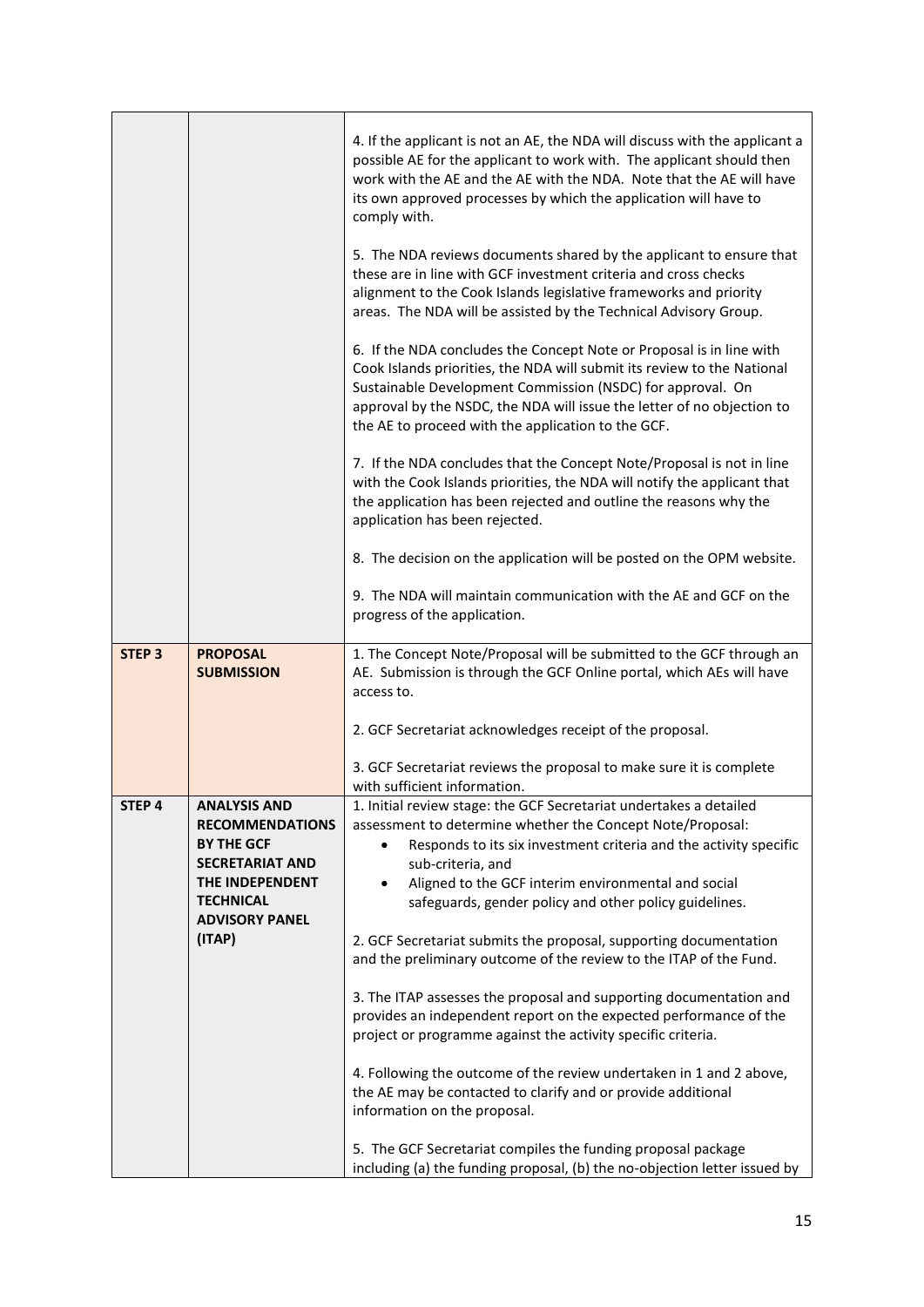|                   |                       | the NDA (CCCI Division of OPM), (c) Secretariat's review outcome, (d)<br>ITAP's review outcome.                                                                                                                                                                                                                                                                |
|-------------------|-----------------------|----------------------------------------------------------------------------------------------------------------------------------------------------------------------------------------------------------------------------------------------------------------------------------------------------------------------------------------------------------------|
|                   |                       | 6. The GCF Secretariat submits the funding proposal package to the<br>GCF Board for consideration no later than 3 weeks before the Board<br>Meeting where the funding proposal will be considered.                                                                                                                                                             |
| <b>STEP 5</b>     | <b>BOARD DECISION</b> | 1. The Board review the Funding proposal package and makes one of<br>the following decisions:<br>(a) Approve funding;<br>(b) Provide an approval which is conditional upon modification to the<br>project or subject to availability of funding;<br>(c) Reject the funding proposal.<br>2. GCF sends notification to the AE, interim trustee and the NDA about |
| STEP <sub>6</sub> | <b>LEGAL</b>          | the funding decision.<br>1. After approval for funding, a Funded Activity Agreement (FAA) is                                                                                                                                                                                                                                                                   |
|                   | <b>ARRANGEMENTS</b>   | negotiated and signed between the AE and the GCF.                                                                                                                                                                                                                                                                                                              |
|                   |                       | 2. Implementation Phase: GCF transfers funds to the AE according to<br>agreed tranches, the Fund's fiduciary standards and ESS are applied,<br>and an external audit report is submitted.                                                                                                                                                                      |

# **4.2 What are the key GCF Proposal Requirements?**

## **4.2.1 Results Management Framework**

The GCF Results Management Framework (RMF) provides an opportunity for the proponent to demonstrate how the proposed interventions will transition a country to a low carbon and climate resilient development pathway. The activities in the RMF must be country driven, determined through a consultative process with key stakeholders and anchored in the Fund's activities. The RMF is based on two key elements: Initial Logic Model and the Performance Measurement Framework.

(a) **Initial Logic Model**: This model provides a theory of change through a step by step process which clearly shows how the proposed inputs (activities) convert to the anticipated results at the project/programme, country, strategic impact and paradigm shift levels.

(b) **Performance Measurement Framework**: The Performance Measurement Frameworks (PMFs) uses a set of indicators to measure progress towards results, hence monitor the Fund's results at the project, programme and aggregate portfolio levels. The indicators measure progress towards intended results based on the paradigm shift objective, Fund-level impacts and project/programme outcomes outlined in the Fund's mitigation and adaptation logic models.

#### **4.2.2 Gender**

The GCF seeks to ensure gender is integrated in all aspects of its processes and operations hence results to equitable access of the Fund's resources and implementation of gender sensitive interventions at all levels. The gender principle ensures that GCF funded projects adhere to gender equality and equity, as enshrined in international agreements and the Cook Islands Constitution, and other human rights agreements. Gender mainstreaming aims to:

1. Achieve greater, and more effective sustainable and equitable climate change results.

2. Build equally women and men's resilience to, and ability to address climate change, and ensure that women and men will equally contribute to and benefit from Fund activities.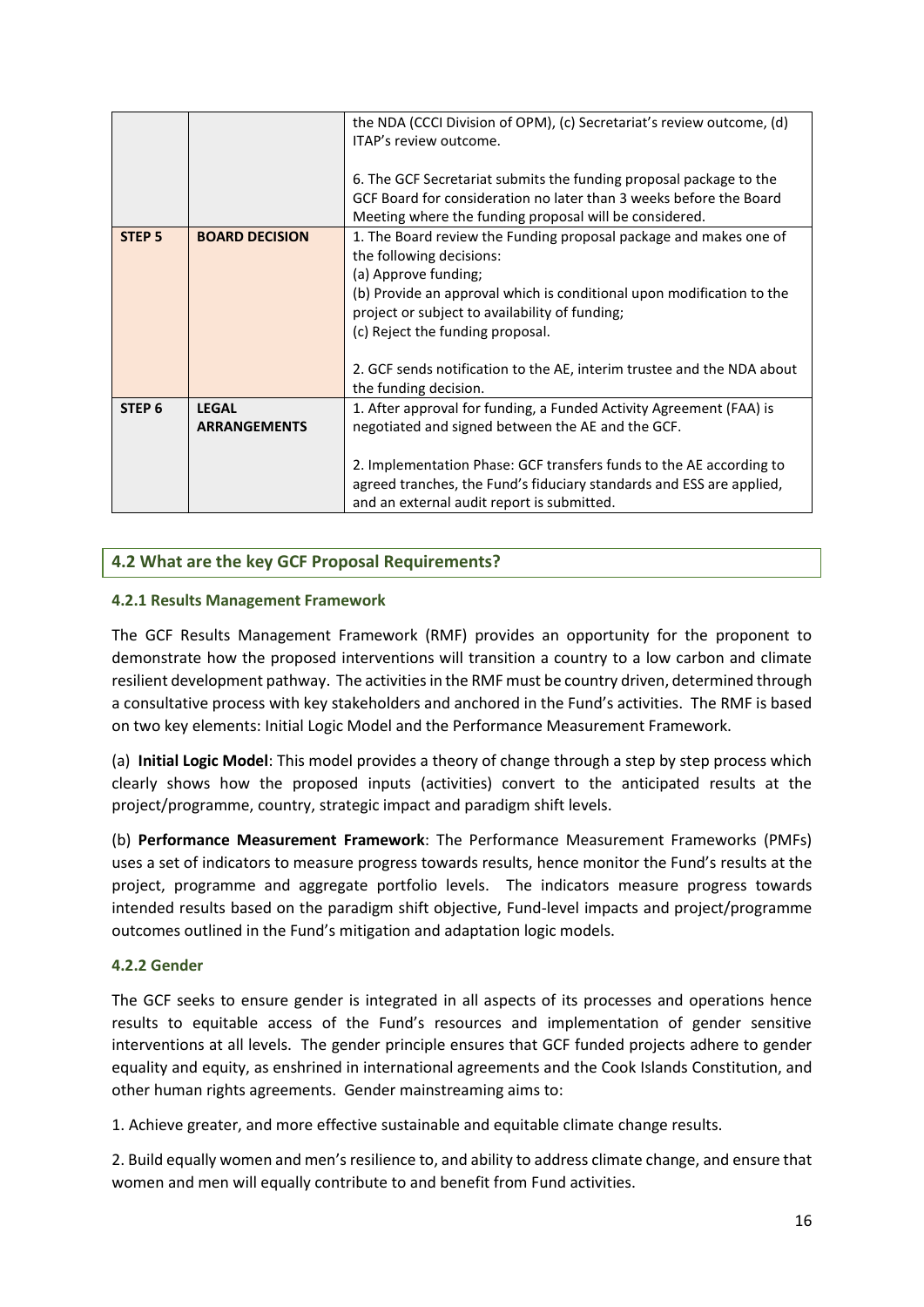3. Address and mitigate assessed potential project risks for women and men from funded adaptation and mitigation activities.

4. Contribute to reducing the gender gap in climate change exacerbated social, economic and environmental vulnerabilities.

## **4.2.3 The Environmental and Social Safeguards (ESS)**

Environment and Social Safeguard (ESS) are interventions put in place to reduce conflict, optimise benefits, and help ensure that activities do not result in unintentional harm to people or the environment. The GCF adopted the International Finance Corporation (IFC) Performance Standards as its safeguard standards on an interim basis.

#### *Table 9: The Performance Standards adopted by GCF*

| <b>OVERACHING (ESMS)</b>                    | <b>SUBJECT SPECIFIC</b>                           |  |  |
|---------------------------------------------|---------------------------------------------------|--|--|
| PS1: Assessment and Management of           | PS2: Labour and working conditions                |  |  |
| Environmental and Social Risks and Impacts: | PS3: Resource efficiency and pollution prevention |  |  |
| Policy (or equivalent documents)            | PS4: Community Health, Safety and Security        |  |  |
| Process for identifying risks and impacts   | PS5: Land acquisition and involuntary settlement  |  |  |
| Management program                          | PS6: Biodiversity conservation and sustainable    |  |  |
| Organisational capacity and competency<br>- | management                                        |  |  |
| Process for monitoring and evaluation       | PS7: Indigenous peoples                           |  |  |
| <b>External communications</b>              | PS8: Cultural heritage                            |  |  |

AE will have their ESS systems aligned to these Performance Standards adopted by the GCF.

# **4.3 What is the GCF Investment Criteria?**

The GCF Investment Criteria is a procedure used by the GCF for evaluating and selecting proposals for funding. This procedure has six elements that each applicant must ensure they adequately meet. These elements are: Impact Potential, Paradigm Shift Potential, Sustainable Development Potential, Needs of the Recipient, Country Ownership, and Efficiency and Effectiveness.

When formulating the proposal, the proponent is expected to demonstrate how the proposed project aligns with all six investment criteria and respond to only the applicable and relevant sub-criteria and indicative assessment factors, since not all activity-specific sub-criteria and indicative assessment factors are applicable or relevant to every proposal. Project proponents are encouraged to complement quantitative and qualitative indicators.

The **activity sub-criteria guide** the proponent to demonstrate how the proposed project activities will contribute to mitigation and adaptation. The **indicators (indicative assessment factors)** provide clarity on how the sub-criteria can be assessed. The activity sub-criteria guide and indicators are attached as an annex of this Handbook.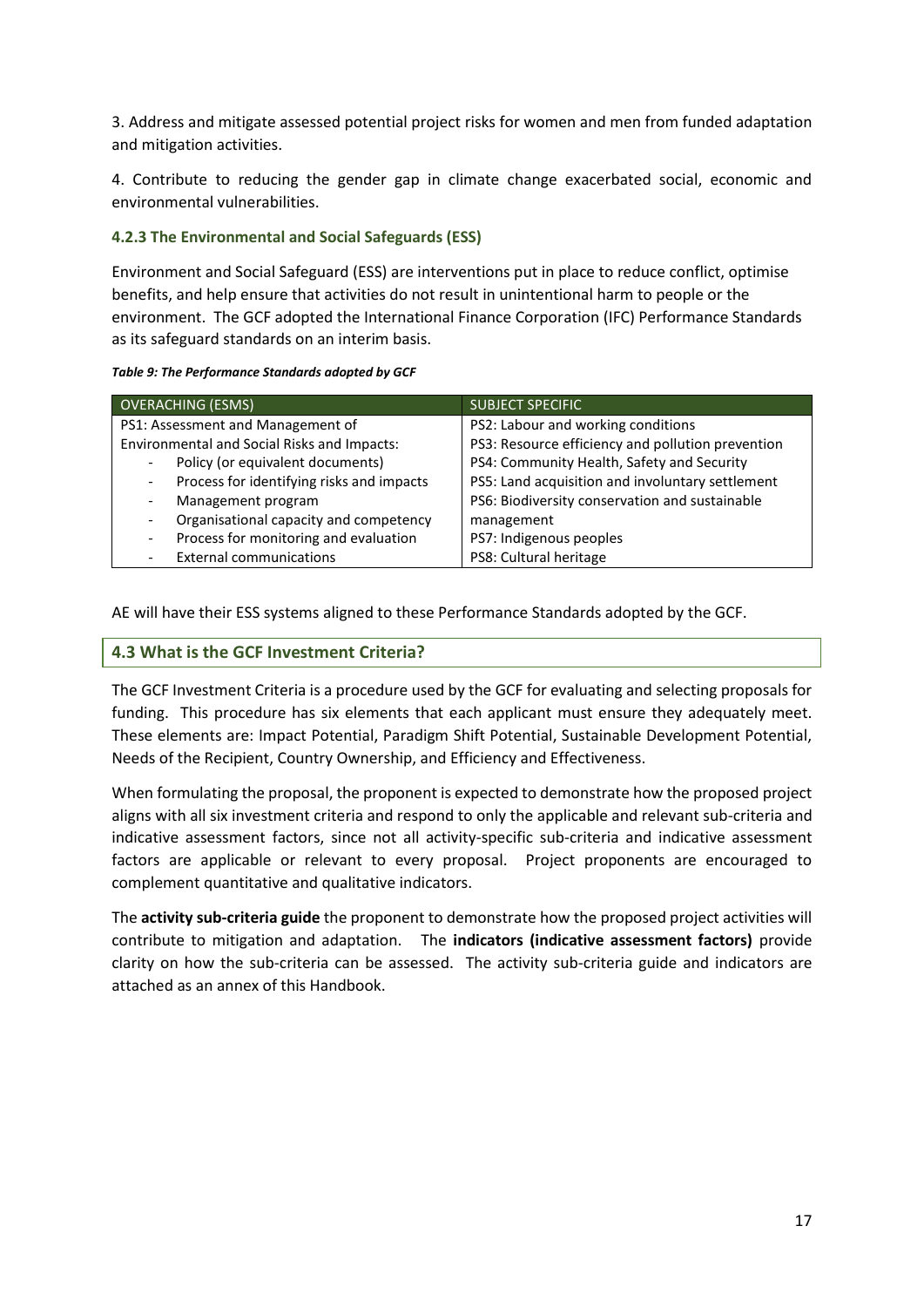

#### **Figure 8: GCF Investment Criteria and their definitions**

# **5. THE NDA AND ITS NO OBJECTION PROCEDURE**

To ensure that the funding proposals received by the GCF Secretariat and the Board have the full support of the country, the National Designated Authority, or NDA, must be consulted on every funding proposal. Once consulted, the NDA through its processes will relay the 'no-objection' decision for a GCF project/programme to the proponent. The Cook Islands NDA is the Climate Change Cook Islands Division (CCCI), of the Office of the Prime Minister (OPM).

# **5.1 Initiating the National No Objection Procedure**

It is common in the Cook Islands context that a potential EE (Executing Entity) will approach the CCCI with a project idea. The CCCI acting as the NDA, will discuss the project idea with the EE, including a possible AE for the EE to work with in developing the Concept Note/Proposal. The NDA may facilitate dialogue between the possible AE and the potential EE. Should the project idea develop into a Concept Note/Proposal which an AE should wish to progress, this is when the 'No objection' procedure officially commences.

#### **5.1.1 Purpose of the No Objection Procedure**

In the context of the Cook Islands, the objective of the No-objection procedure is to:

1. Ensure that project/programmes funded by the GCF are aligned to the Cook Islands development priorities (through the NSDP and other sectoral strategies), Climate Change Policy and the Joint Action Plan for Climate Change and Disaster Risk Management, and are compliant with national laws;

2. Promote the efficient use of funds by avoiding duplication of ongoing efforts and adding value to building the resilience of the Cook Islands and our people;

3. Ensure that the affected communities, civil society, public and private sector entities have opportunities to participate in planning and implementation of GCF projects/programmes;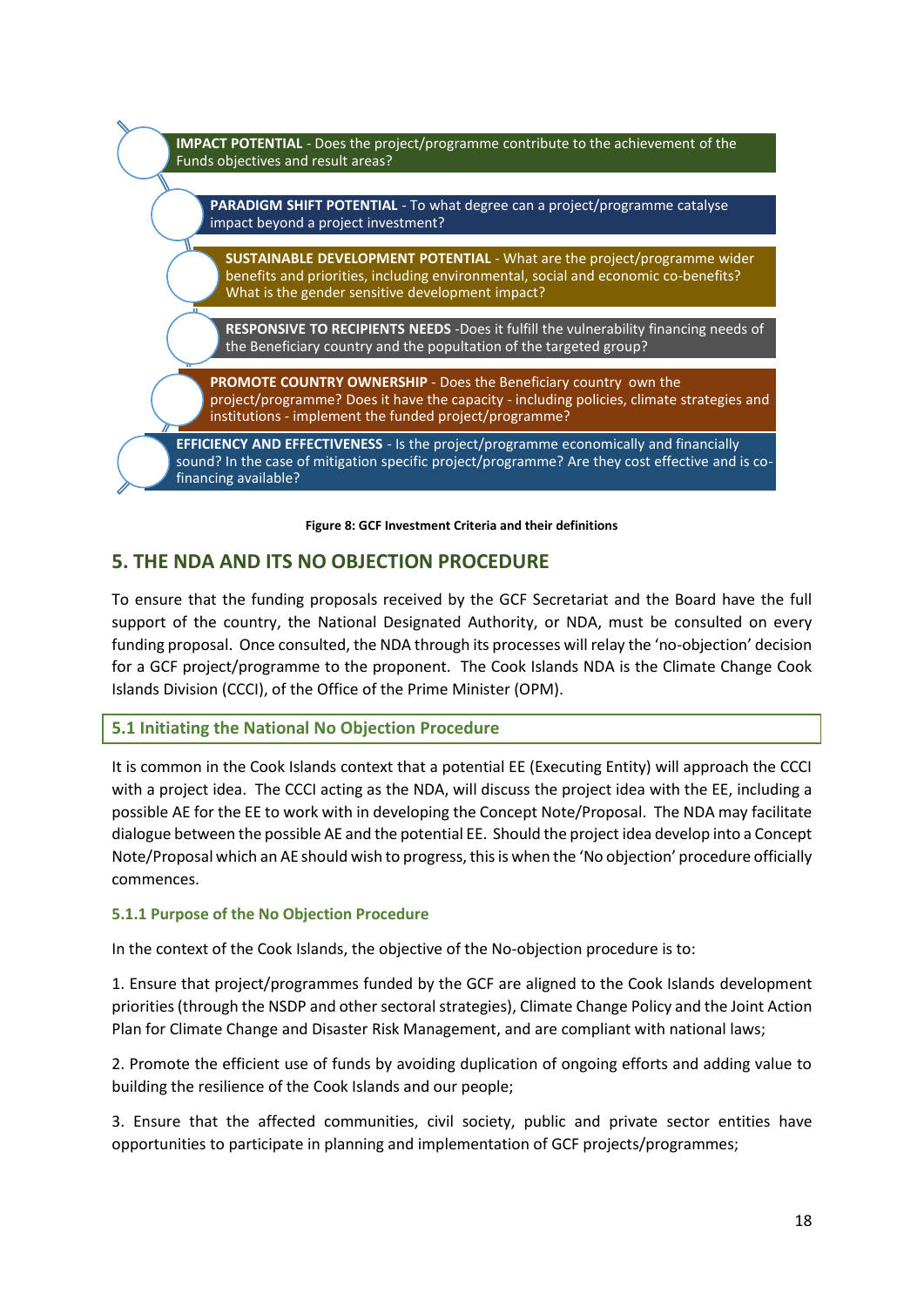4. Guarantee that the impacts and outputs of projects/programmes assist the Cook Islands in meeting its legal commitment to climate change agreements to which it is a party to; and

5. Review projects to ensure consistency with GCF's requirements and policies.

# **5.2 The No Objection Procedure**

#### **5.2.1 The No-objection requirements**

An AE seeking a letter of No Objection for a project proposal from the NDA should ensure relevance to the national context.

The No-objection procedure seeks to achieve the following:

- Assess project impacts based on objectives 1-5 above;
- Assess the project risks, and determine which Agency will be responsible for the management of these risks. All projects have financial risks and therefore the Ministry of Finance and Economic Management (MFEM) will always be consulted;
- The environmental and social safeguards and gender risks will be assessed by the National Environment Service (NES) and the agency relevant to the social impact identified.
- Assess the AE, e.g. the AE's ability, track record and history in delivering results within a reasonable timeframe;
- Assess project design and alternatives; and
- Consistency with the National Sustainable Development Plan (NSDP), Joint National Action Plan for Climate Change and Disaster Risk Reduction (JNAP), Cook Islands Renewable Energy Chart (CIREC), Nationally Determined Contributions (NDCs).

The No-objection procedure is initiated when the NDA receives a request and supporting project/programme documents is provided. There can be follow up discussions (written or verbal) with the NDA. The following is required for provision to the NDA:

- An application letter requesting a letter of No-objection from the NDA.
- A Funding Proposal or Project Concept using GCF templates.
- Relevant Annexes, including where appropriate, maps of proposed project/programmes site/s, a financial model, prefeasibility study, environmental and social assessment, consultation strategy, etc.

#### **5.2.2 The review process**

The review process is guided by the NDA, which uses the Technical Advisory Group (TAG) to assist in the review process. The core TAG team will comprise of the NDA, MFEM, Central Policy and Planning Office (CPPO) within the OPM, NES and depending on the nature, scale and identified risks of the project/programme proposed, other relevant agencies. TAG members are appointed by their respective organisations, sign confidentiality agreements, and are governed by a Terms of Reference.

The TAG will review funding proposals and make recommendations to the National Sustainable Development Commission (NSDC). The TAG will also review the public comments as part of their decision making.

Depending on the size and risks of the project/programme under review, the process may also include decision of Cabinet. The NSDC will recommend when Cabinet decision is required.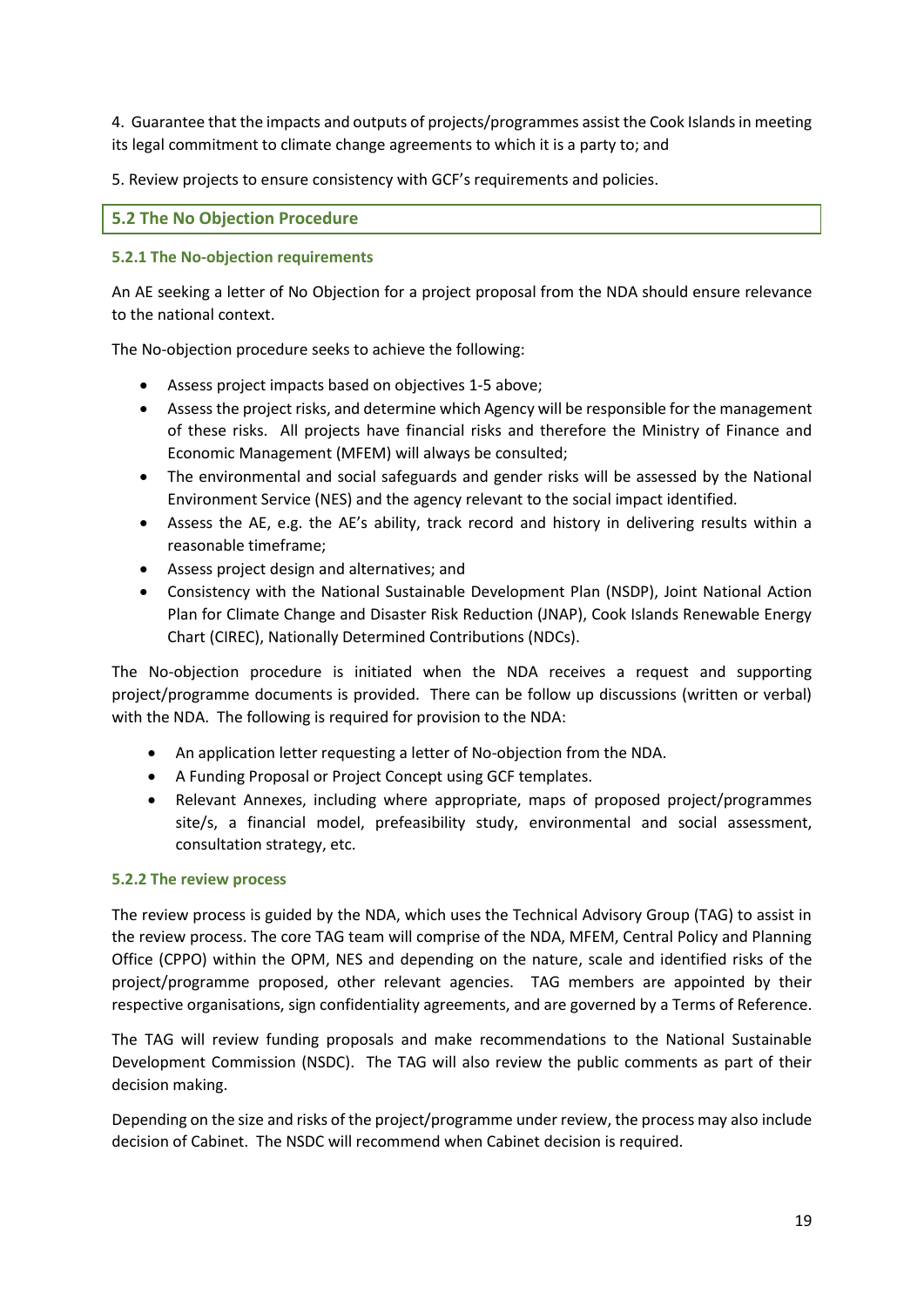



#### **Step 1: NDA Assessment**

The NDA will review the project/programme proposal ensuring that the template has been completed satisfactorily. Using a specific criteria which is annexed to this Handbook, the NDA will conduct the initial assessment of the project/programme proposal. The NDA will post a summary of the proposal on the OPM website for public comment. Public comment will be compiled and sent to the TAG as part of their decision making record. This step will take approximately 14 days.

#### **Step 2: TAG Review**

The NDA will request the TAG to review its initial assessment and conduct further due diligence on the project/programme proposal. The core members of the TAG are the NDA, CPPO division of OPM, Treasury Division of MFEM, DCD Division of MFEM and NES. Depending on the nature, scale and social impacts of the project/programme proposal, other relevant agencies will be requested to be part of the TAG for a specific project/programme. When required, external expertise may also be included in the TAG. The TAG will be guided by its Terms of Reference. This stage will take up to 21 days.

#### **Step 3: NSDC Review**

The NDA on behalf of the TAG will prepare a submission to the NSDC seeking their endorsement on the recommendation of the TAG resulting from the Review of the project/programme proposal. The NSDC Secretariat will relay the approval/disapproval decision from the NSDC to the NDA. This stage will take up to 21 days.

#### **Step 4: Signing the Letter of No Objection**

Upon endorsement of the project/programme proposal by the NSDC, the NDA will issue a Noobjection letter. If a project/programme proposal is declined by the NSDC, the NDA will indicate such to the AE with an explanation for the decision. The NDA will make public the decision on the project/programme proposal. This stage may take 4 days from time of the completion of Step 3.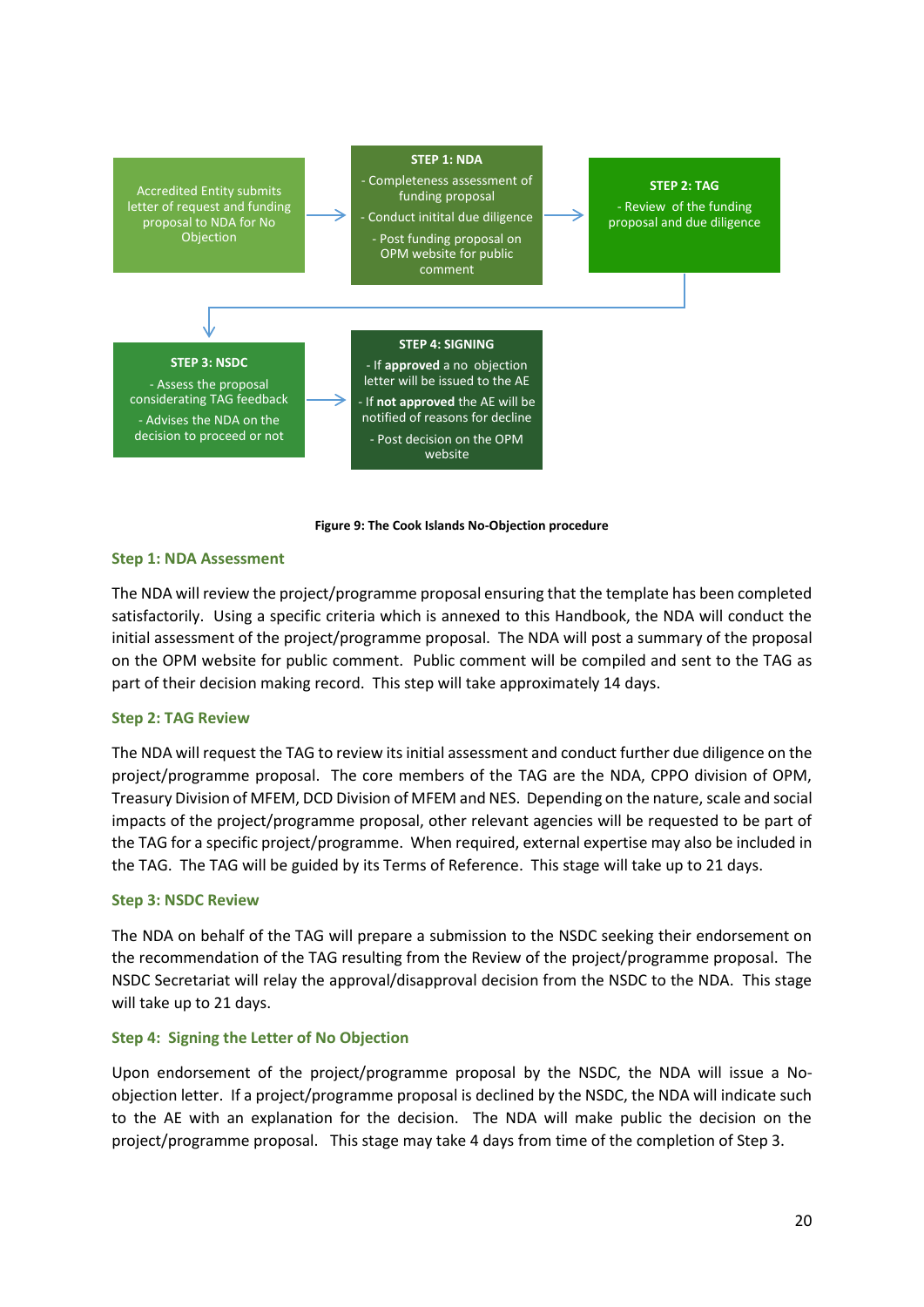# **6. HOW WILL THE NDA STRATEGICALLY ALIGN WITH THE GCF TO MAXIMISE ACCESS TO CLIMATE FINANCE?**

The Cook Islands can strategically align with the GCF to maximise access to climate financing through operationalising the following five key elements adopted from the GCF:

1. Prioritising pipeline development through the GCF Country Program;

- 2. Strengthening proactive and strategic approach to GCF programming;
- 3. Maximising engagement with the private sector;
- 4. Strengthening institutional capacities.

## **6.1.1 Prioritise pipeline development**

The NDA in consultation with key stakeholders will develop a Country Program that is GCF specific that are: (a) responsive to the Cook Islands needs and priorities; (b) can be scaled up (c) contribute to the GCF's strategic objectives and (d) work with accredited entities to progress this pipeline. These objectives target the support that GCF can provide.

## **6.1.2 Strengthen the Cook Islands proactive and strategic approach to programming**

In order to adequately attract climate finance, the Cook Islands needs to demonstrate that GCF investments in the country responds to our needs and priorities. Therefore, any proposals or work programmes related to GCF should be formulated through a consultative process and respond to the national needs and priorities.

#### **6.1.3 Maximising engagement with the private sector**

Private sector involvement in implementation of low carbon and climate resilient interventions will significantly contribute to the GCF's efforts to achieve its objectives in line with national aspirations of green growth. The CCCI as NDA is committed to this development pathway and therefore recognises the need to further strengthen the capacities of the private sector to contribute to the GCF objectives.

As such, it is imperative that the Cook Islands, through the NDA strengthens the interventions that will capitalise the resources offered by the Private Sector Facility (PSF).

This will require partnership between the NDA and private sector to build on existing and planned work and platforms to maximise engagement at all levels.

#### **6.1.4 Strengthening institutional capacity**

To meet the requirements of the GFC and to strengthen its own systems, the Cook Islands will work towards:

- Ensuring that there is adequate expertise and progress the GCF programme
- Continuously improve Cook Islands Government systems and processes
- Actively participate in any readiness programmes and capacity building that will add value to the GCF and the achievement of its objectives.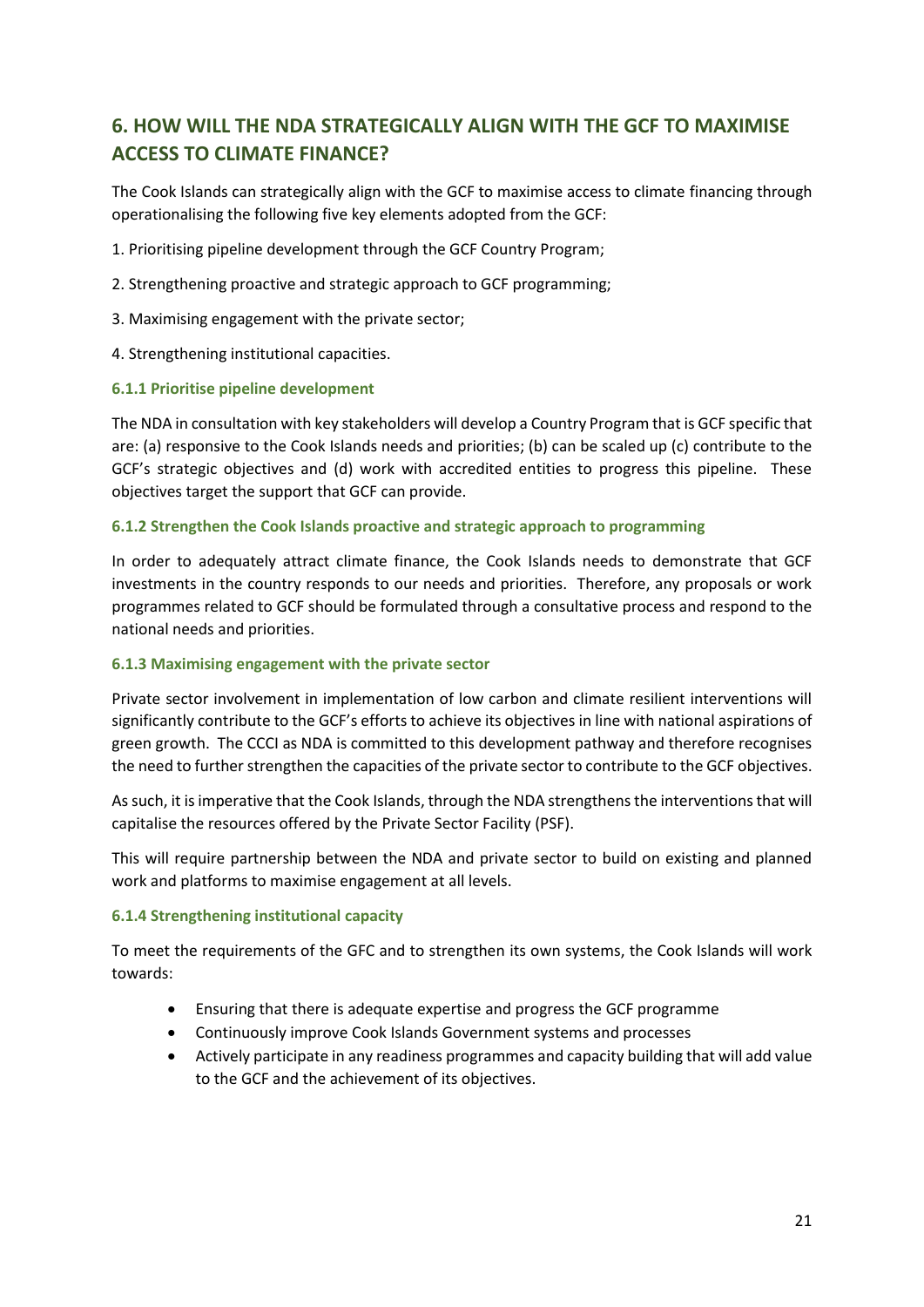### **ANNEX 1: GCF ACTIVITY SPECIFIC SUB-CRITERIA AND INDICATOR ASSESSMENT FACTORS**

The Accredited Entity will develop its funding proposal with due consideration of the investment criteria and the applicable and relevant activity-specific sub-criteria and indicative assessment factors. In the formulation of the proposal, the Accredited Entity is expected to respond to all six of the investment criteria but only the applicable and relevant sub-criteria and indicative assessment factors. Not all activity-specific sub-criteria and indicative assessment factors will be applicable or relevant for every proposal.

| <b>Criterion</b> | <b>Definition</b>                                                                                                                           | <b>Coverage Area</b>     | Activity specific sub-criteria                                                    | Indicative assessment factors                                                                                                                                                                                                                                                                                                                                                                                                                                                                                                                                                                                                                                                                                                                                                                               |
|------------------|---------------------------------------------------------------------------------------------------------------------------------------------|--------------------------|-----------------------------------------------------------------------------------|-------------------------------------------------------------------------------------------------------------------------------------------------------------------------------------------------------------------------------------------------------------------------------------------------------------------------------------------------------------------------------------------------------------------------------------------------------------------------------------------------------------------------------------------------------------------------------------------------------------------------------------------------------------------------------------------------------------------------------------------------------------------------------------------------------------|
| Impact potential | οf<br>Potential<br>the<br>programme/project to<br>contribute<br>the<br>to<br>the<br>achievement of<br>Fund's objectives and<br>result areas | Mitigation impact        | Contribution to the shift to low-<br>emission sustainable development<br>pathways | Expected tonnes of carbon dioxide equivalent (t CO2 eq) to be reduced or<br>avoided (PMF-M Core 1)2<br>Degree to which activity avoids lock-in of long-lived, high-emission<br>infrastructure<br>Expected increase in the number of households with access to low-emission<br>energy<br>Degree to which the programme/project supports the scaling up of low-<br>emission energy in the affected region by addressing key barriers<br>Expected number of MW of low-emission energy capacity installed,<br>$\bullet$<br>generated and/or rehabilitated<br>Expected increase in the number of small, medium and large low-emission<br>power suppliers (PMF-M 6.0 and related indicator(s)), and installed<br>effective capacity<br>Expected decrease in energy intensity of buildings, cities, industries and |
|                  |                                                                                                                                             |                          |                                                                                   | appliances (PMF-M 7.0 and related indicator(s))<br>Expected increase in the use of low-carbon transport (PMF-M 8.0 and<br>related indicator(s))<br>Expected improvement in the management of land or forest areas<br>contributing to emission reductions (PMF-M 9.0 and related indicator(s))<br>Expected improvement in waste management contributing to emission<br>reductions (e.g. the change in the share of waste managed using low-<br>carbon strategies and/or the change in the share of waste that is recovered<br>through recycling and composting); and/or<br>Other relevant indicative assessment factors, taking into account the Fund's<br>objectives, priorities and result areas, as appropriate on a case-by-case<br>basis                                                                |
|                  |                                                                                                                                             | <b>Adaptation Impact</b> | Contribution to increased climate-<br>resilient sustainable development           | Expected total number of direct and indirect beneficiaries, (reduced<br>$\bullet$<br>vulnerability or increased resilience); number of beneficiaries relative to total<br>population (PMF-A Core 1), particularly the most vulnerable groups<br>Degree to which the activity avoids lock-in of long-lived, climate-vulnerable<br>$\bullet$<br>infrastructure                                                                                                                                                                                                                                                                                                                                                                                                                                                |

#### *Table 1: GCF Activity Specific Sub-criteria and Indicator Assessment Factors*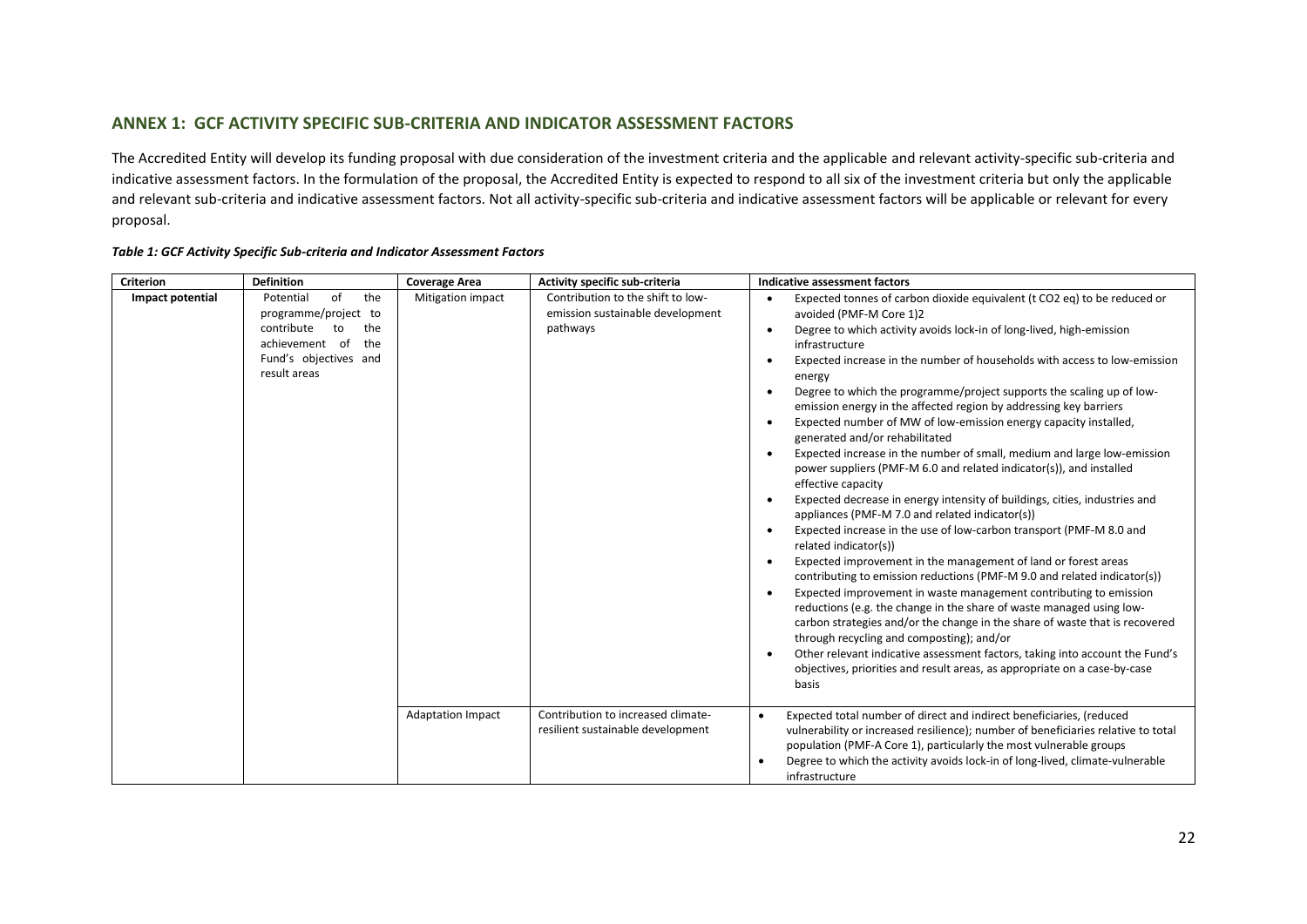| <b>PARADIGM SHIFT</b><br><b>POTENTIAL</b> | Degree to which the<br>proposed activity can<br>catalyse impact beyond a<br>one-off project or<br>programme investment | Potential for scaling<br>up and replication,<br>and its overall<br>contribution to global<br>low-carbon<br>development<br>pathways being<br>consistent with a<br>temperature increase<br>of less than 2 degrees<br>Celsius (mitigation<br>only) | Innovation<br>Level of contributions to global low-<br>carbon development pathways,<br>consistent with a temperature increase<br>of less than 2 degrees Celsius<br>Potential for expanding the scale and<br>impact of the proposed programme or<br>project (scalability)<br>Potential for exporting key structural<br>elements of the proposed programme<br>or project elsewhere within the same<br>sector as well as to other sectors,<br>regions or countries (replicability) | Expected reduction in vulnerability by enhancing adaptive capacity and<br>$\bullet$<br>resilience for populations affected by the proposed activity, focusing<br>particularly on the most vulnerable population groups and applying a gender-<br>sensitive approach<br>Expected strengthening of institutional and regulatory systems for climate-<br>$\bullet$<br>responsive planning and development (PMF-A 5.0 and related indicator(s))<br>Expected increase in generation and use of climate information in decision-<br>$\bullet$<br>making (PMF-A 6.0 and related indicator(s))<br>Expected strengthening of adaptive capacity and reduced exposure to climate<br>$\bullet$<br>risks (PMF-A 7.0 and related indicator(s))<br>Expected strengthening of awareness of climate threats and risk-reduction<br>$\bullet$<br>processes (PMF-A 8.0 and related indicator(s)); and/or<br>Other relevant indicative assessment factors, taking into account the Fund's<br>$\bullet$<br>objectives, priorities and result areas, as appropriate on a case-by-case basis<br>Opportunities for targeting innovative solutions, new market segments, developing<br>or adopting new technologies, business models, modal shifts and/or processes<br>Expected contributions to global low-carbon development pathways consistent with<br>a temperature increase of less than 2 degrees Celsius as demonstrated through:<br>A theory of change for scaling up the scope and impact of the intended<br>project/programme without equally increasing the total costs of implementation<br>A theory of change for replication of the proposed activities in the<br>project/programme in other sectors, institutions, geographical areas or regions,<br>communities or countries |
|-------------------------------------------|------------------------------------------------------------------------------------------------------------------------|-------------------------------------------------------------------------------------------------------------------------------------------------------------------------------------------------------------------------------------------------|---------------------------------------------------------------------------------------------------------------------------------------------------------------------------------------------------------------------------------------------------------------------------------------------------------------------------------------------------------------------------------------------------------------------------------------------------------------------------------|---------------------------------------------------------------------------------------------------------------------------------------------------------------------------------------------------------------------------------------------------------------------------------------------------------------------------------------------------------------------------------------------------------------------------------------------------------------------------------------------------------------------------------------------------------------------------------------------------------------------------------------------------------------------------------------------------------------------------------------------------------------------------------------------------------------------------------------------------------------------------------------------------------------------------------------------------------------------------------------------------------------------------------------------------------------------------------------------------------------------------------------------------------------------------------------------------------------------------------------------------------------------------------------------------------------------------------------------------------------------------------------------------------------------------------------------------------------------------------------------------------------------------------------------------------------------------------------------------------------------------------------------------------------------------------------------------------------------------------------------------------------------|
|                                           |                                                                                                                        | Potential for<br>knowledge and<br>learning                                                                                                                                                                                                      | Contribution to the creation or<br>strengthening of knowledge, collective<br>learning processes, or institutions                                                                                                                                                                                                                                                                                                                                                                | Existence of a monitoring and evaluation plan and a plan for sharing lessons learned<br>so that they can be incorporated within other projects                                                                                                                                                                                                                                                                                                                                                                                                                                                                                                                                                                                                                                                                                                                                                                                                                                                                                                                                                                                                                                                                                                                                                                                                                                                                                                                                                                                                                                                                                                                                                                                                                      |
|                                           |                                                                                                                        | Contribution to the<br>creation of an<br>enabling environment                                                                                                                                                                                   | Sustainability of outcomes and results<br>beyond completion of the intervention                                                                                                                                                                                                                                                                                                                                                                                                 | Arrangements that provide for long-term and financially sustainable<br>$\bullet$<br>continuation of relevant outcomes and key relevant activities derived from the<br>project/programme beyond the completion of the intervention<br>Extent to which the project/programme creates new markets and business<br>$\bullet$<br>activities at the local, national or international levels                                                                                                                                                                                                                                                                                                                                                                                                                                                                                                                                                                                                                                                                                                                                                                                                                                                                                                                                                                                                                                                                                                                                                                                                                                                                                                                                                                               |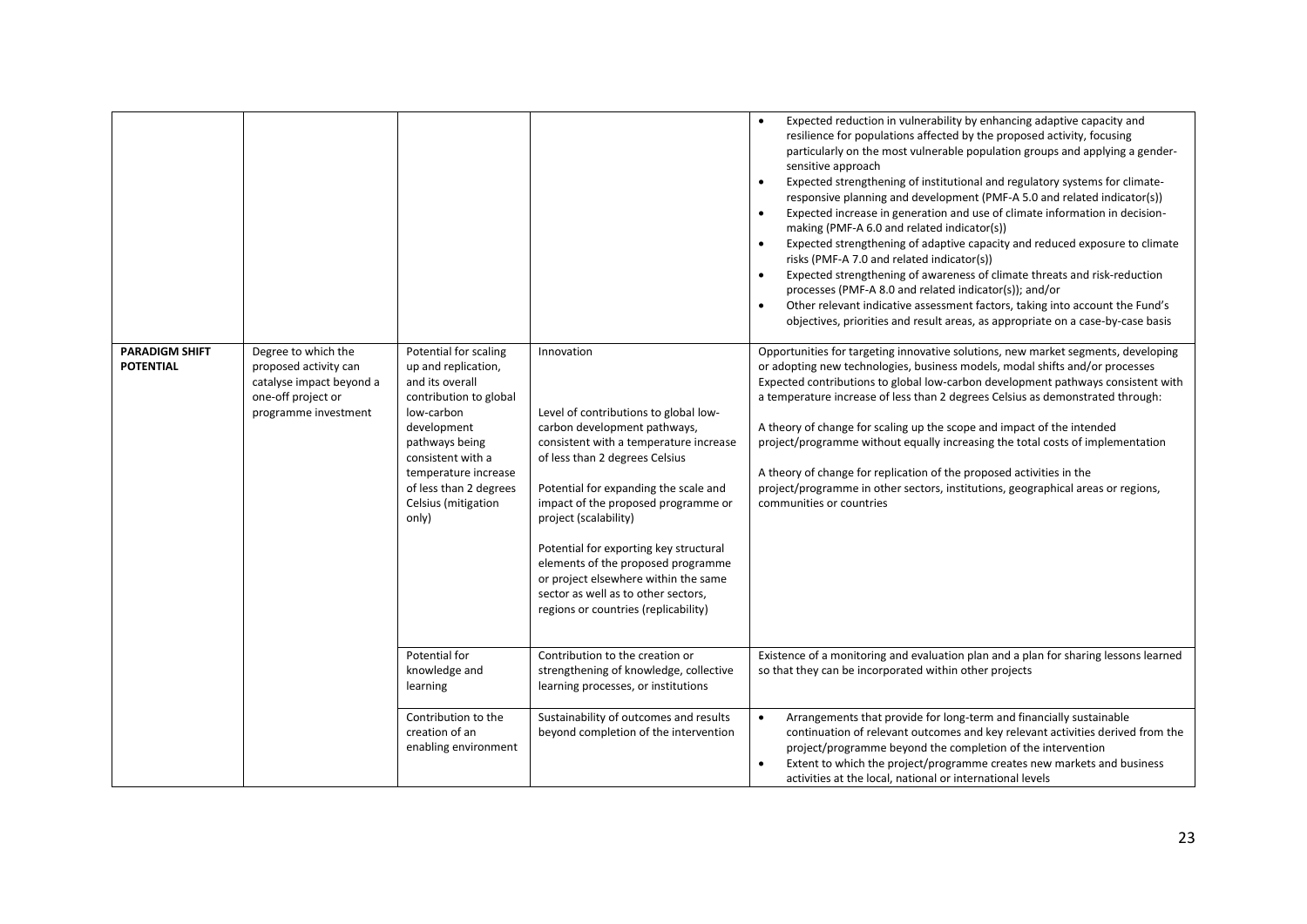|                                                       |                                  |                                                                                                                                                                                     | Market development and<br>transformation                                                                                                                                                                                                                                 | Degree to which the activity will change incentives for market participants by<br>$\bullet$<br>reducing costs and risks, eliminating barriers to the deployment of low-carbon<br>and climate-resilient solutions<br>Degree to which the proposed activities help to overcome systematic barriers<br>$\bullet$<br>to low-carbon development to catalyse impact beyond the scope of the project<br>or programme                                                                                                                                                                                      |
|-------------------------------------------------------|----------------------------------|-------------------------------------------------------------------------------------------------------------------------------------------------------------------------------------|--------------------------------------------------------------------------------------------------------------------------------------------------------------------------------------------------------------------------------------------------------------------------|----------------------------------------------------------------------------------------------------------------------------------------------------------------------------------------------------------------------------------------------------------------------------------------------------------------------------------------------------------------------------------------------------------------------------------------------------------------------------------------------------------------------------------------------------------------------------------------------------|
|                                                       |                                  | Contribution to the<br>regulatory framework<br>and policies                                                                                                                         | Potential for strengthened regulatory<br>frameworks and policies to drive<br>investment in low-emission<br>technologies and activities, promote<br>development of additional low-<br>emission policies, and/or improve<br>climate-responsive planning and<br>development | Degree to which the project or programme advances the national/local<br>$\bullet$<br>regulatory or legal frameworks to systemically promote investment in low-<br>emission or climate-resilient development<br>Degree to which the activity shifts incentives in favour of low-carbon and/or<br>$\bullet$<br>climate-resilient development or promotes mainstreaming of climate change<br>considerations into policies and regulatory frameworks and decision-making<br>processes at national, regional and local levels, including private-sector<br>decision-making                              |
|                                                       |                                  | Overall contribution to<br>climate-resilient<br>development<br>pathways consistent<br>with a country's<br>climate change<br>adaptation strategies<br>and plans (adaptation<br>only) | Potential for expanding the proposal's<br>impact without equally increasing its<br>cost base (scalability)<br>Potential for exporting key structural<br>elements of the proposal to other<br>sectors, regions or countries<br>(replicability)                            | Scaling up the scope and impact of the intended project/programme<br>$\bullet$<br>without equally increasing the total costs of implementation<br>A theory of change for replication of the proposed activities in the<br>$\bullet$<br>project/programme in other sectors, institutions, geographical areas or<br>regions, communities or countries<br>Degree to which the programme or project reduces proposed risks of<br>investment in technologies and strategies that promote climate resilience<br>in developing countries                                                                  |
| SUSTAINABLE<br><b>DEVELOPMENT</b><br><b>POTENTIAL</b> | Wider benefits and<br>priorities | <b>Environmental Co-</b><br>benefits                                                                                                                                                | Expected positive environmental<br>impacts, including in other result areas<br>of the Fund, and/or in line with the<br>priorities set at the national, local or<br>sectoral level, as appropriate                                                                        | Degree to which the project or programme promotes positive environmental<br>externalities such as air quality, soil quality, conservation, biodiversity, etc.                                                                                                                                                                                                                                                                                                                                                                                                                                      |
|                                                       |                                  | Social Co-benefits                                                                                                                                                                  | Expected positive social and health<br>impacts, including in other result areas<br>of the Fund, and/or in line with the<br>priorities set at the national, local or<br>sectoral levels, as appropriate                                                                   | Potential for externalities in the form of expected improvements, for women and<br>men as relevant, in areas such as health and safety, access to education, improved<br>regulation and/or cultural preservation                                                                                                                                                                                                                                                                                                                                                                                   |
|                                                       |                                  | <b>Economic Co-benefits</b>                                                                                                                                                         | Expected positive economic impacts,<br>including in other result areas of the<br>Fund, and/or in line with the priorities<br>set at the national, local or sectoral<br>level, as appropriate                                                                             | Potential for externalities in the form of expected improvements in areas such as<br>expanded and enhanced job markets, job creation and poverty alleviation for<br>women and men, increased and/or expanded involvement of local industries;<br>increased collaboration between industry and academia; growth of private funds<br>attracted; contribution to an increase in productivity and competitive capacity;<br>improved sector income-generating capacity; contribution to an increase in energy<br>security; change in water supply and agricultural productivity in targeted areas, etc. |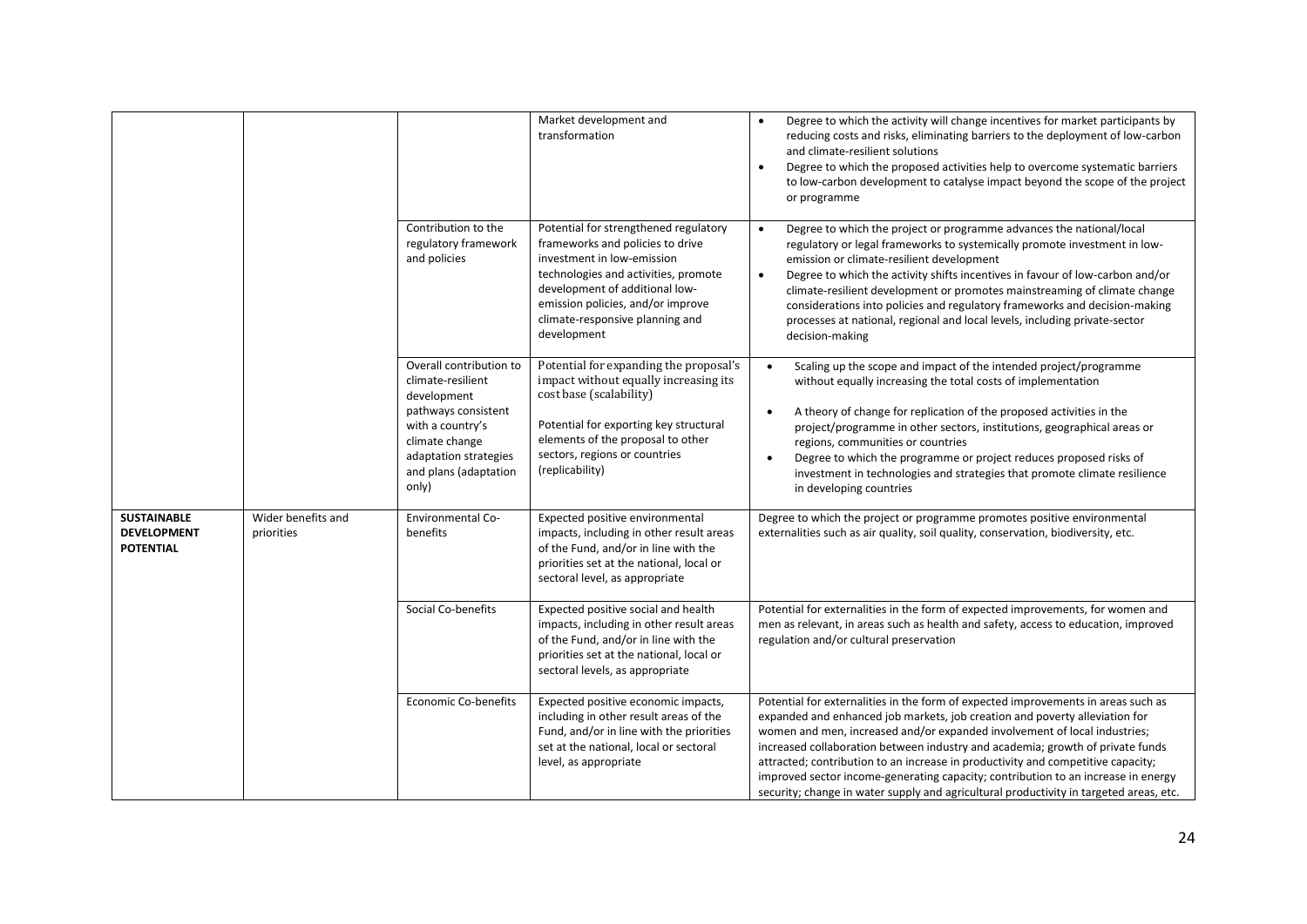|                                         |                                                                                                                                                           | Gender sensitive<br>development impacts                                                   | Potential for reduced gender<br>inequalities in climate change impacts<br>and/or equal participation by gender<br>groups in contributing to expected<br>outcomes | Explanation of how the project activities will address the needs of women and men<br>in order to correct prevailing inequalities in climate change vulnerability and risks                                                                                                                                                                                                    |
|-----------------------------------------|-----------------------------------------------------------------------------------------------------------------------------------------------------------|-------------------------------------------------------------------------------------------|------------------------------------------------------------------------------------------------------------------------------------------------------------------|-------------------------------------------------------------------------------------------------------------------------------------------------------------------------------------------------------------------------------------------------------------------------------------------------------------------------------------------------------------------------------|
| <b>NEEDS OF THE</b><br><b>RECIPIENT</b> | Vulnerability and financing<br>needs of the beneficiary<br>country and population                                                                         | Vulnerability of the<br>country (adaptation<br>only)                                      | Scale and intensity of exposure of<br>people, and/or social or economic<br>assets or capital, to risks derived from<br>climate change                            | Intensity of exposure to climate risks and the degree of vulnerability, including<br>exposure to slow onset events<br>Size of population and/or social or economic assets or capital of the country<br>$\bullet$<br>exposed to climate change risks and impacts                                                                                                               |
|                                         |                                                                                                                                                           | Vulnerable groups and<br>gender aspects<br>(adaptation only)                              | Comparably high vulnerability of the<br>beneficiary groups                                                                                                       | Proposed project/programme supports groups that are identified as particularly<br>vulnerable in national climate or development strategies, with relevant sex<br>disaggregation                                                                                                                                                                                               |
|                                         |                                                                                                                                                           | Economic and social<br>development level of<br>the country and the<br>affected population | Level of social and economic<br>development of the country and target<br>population                                                                              | Level of social and economic development (including income level) of the country<br>and target population (e.g. minorities, disabled, elderly, children, female heads of<br>households, indigenous peoples, etc.)                                                                                                                                                             |
|                                         |                                                                                                                                                           | Absence of alternative<br>sources of financing                                            | Opportunities for the Fund to overcome<br>specific barriers to financing                                                                                         | Explanation of the existing barriers that create absence of alternative sources of<br>financing and how they will be addressed                                                                                                                                                                                                                                                |
|                                         |                                                                                                                                                           | Need for<br>strengthening<br>institutions and<br>implementation<br>capacity               | Opportunities to strengthen<br>institutional and implementation<br>capacity in relevant institutions in the<br>context of the proposal                           | Potential of the proposed programme or project to strengthen institutional and<br>implementation capacity                                                                                                                                                                                                                                                                     |
| <b>COUNTRY</b><br><b>OWNERSHIP</b>      | Beneficiary country<br>ownership of, and capacity<br>to implement, a funded<br>project or programme<br>(policies, climate strategies<br>and institutions) | Existence of a national<br>climate strategy<br>Coherence with<br>existing policy          | Objectives are in line with priorities in<br>the country's national climate strategy                                                                             | Programme or project contributes to country's priorities for low-emission and<br>climate-resilient development as identified in national climate strategies or plans,<br>such as nationally appropriate mitigation actions (NAMAs), national adaptation<br>plans (NAPs) or equivalent, and demonstrates alignment with technology needs<br>assessments (TNAs), as appropriate |
|                                         |                                                                                                                                                           |                                                                                           | Proposed activity is designed in<br>cognizance of other country policies                                                                                         | Degree to which the activity is supported by a country's enabling policy and<br>institutional framework, or includes policy or institutional changes                                                                                                                                                                                                                          |
|                                         |                                                                                                                                                           | Capacity of accredited<br>entities or executing<br>entities to deliver                    | Experience and track record of the<br>Accredited Entity or executing entities<br>in key elements of the proposed activity                                        | Proponent demonstrates a consistent track record and relevant experience and<br>expertise in similar or relevant circumstances as described in the proposed<br>project/programme (e.g. sector, type of intervention, technology, etc.)                                                                                                                                        |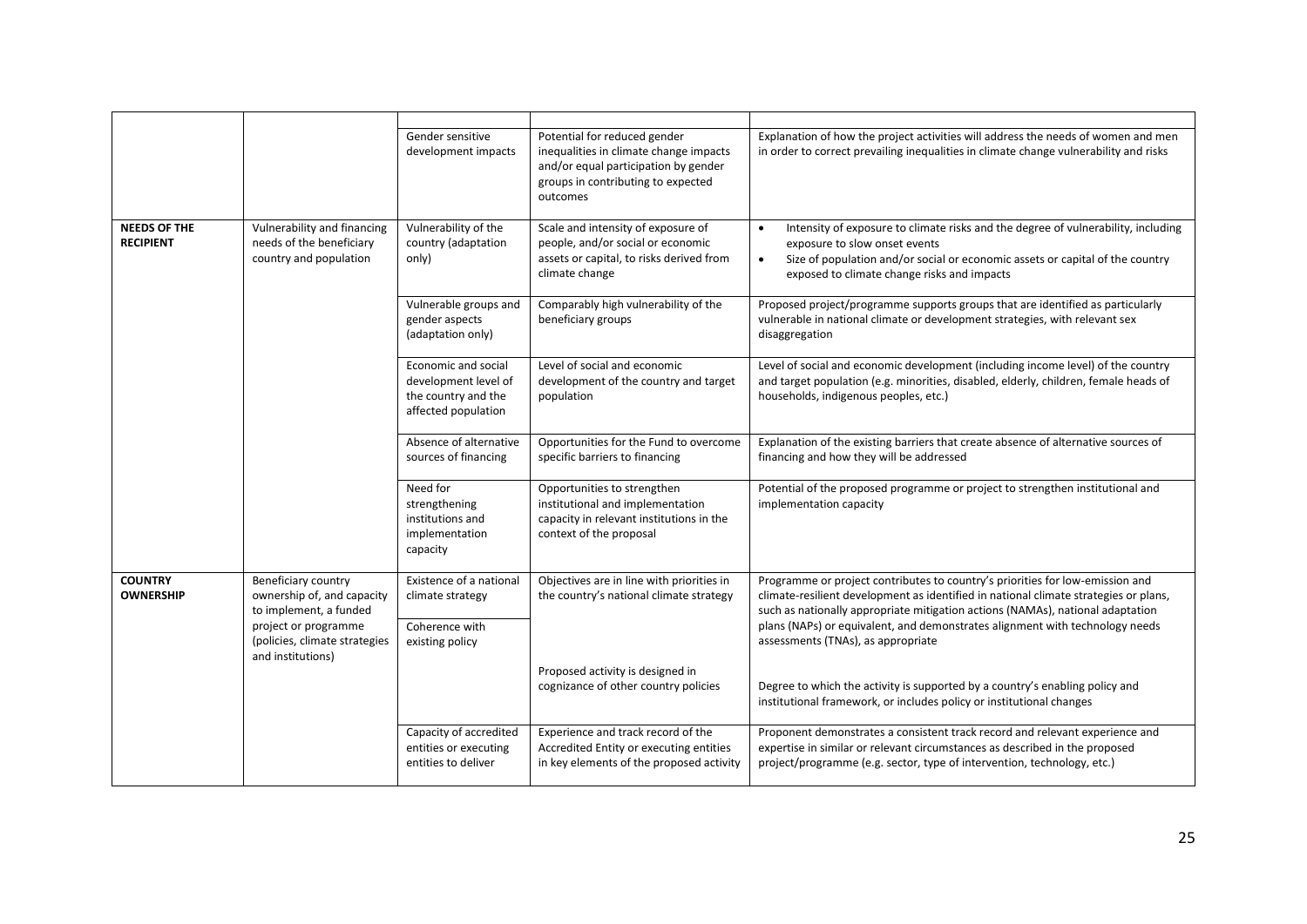|                                               |                                                                                     | Engagement with civil<br>society organizations<br>and other relevant<br>stakeholders                                    | Stakeholder consultations and<br>engagement                                                                                                                                   | Proposal has been developed in consultation with civil society groups and other<br>relevant stakeholders, with particular attention being paid to gender equality, and<br>provides a specific mechanism for their future engagement in accordance with the<br>Fund's environmental and social safeguards and stakeholder consultation guidelines.<br>The proposal places decision-making responsibility with in-country institutions and<br>uses domestic systems to ensure accountability                                                                                                                                                                                                                                                                                                                                                                                                                                                                                                                                                                                                                                                                                                                                                                                                                          |
|-----------------------------------------------|-------------------------------------------------------------------------------------|-------------------------------------------------------------------------------------------------------------------------|-------------------------------------------------------------------------------------------------------------------------------------------------------------------------------|---------------------------------------------------------------------------------------------------------------------------------------------------------------------------------------------------------------------------------------------------------------------------------------------------------------------------------------------------------------------------------------------------------------------------------------------------------------------------------------------------------------------------------------------------------------------------------------------------------------------------------------------------------------------------------------------------------------------------------------------------------------------------------------------------------------------------------------------------------------------------------------------------------------------------------------------------------------------------------------------------------------------------------------------------------------------------------------------------------------------------------------------------------------------------------------------------------------------------------------------------------------------------------------------------------------------|
| <b>EFFICIENCY AND</b><br><b>EFFECTIVENESS</b> | Economic and, if<br>appropriate, financial<br>soundness of the<br>programme/project | Cost-effectiveness and<br>efficiency regarding<br>financial and non-<br>financial aspects<br>Amount of co-<br>financing | Financial adequacy and appropriateness<br>of concessionality<br>Cost-effectiveness (mitigation only)<br>Potential to catalyse and/or leverage<br>investment (mitigation only) | Proposed financial structure (funding amount, financial instrument, tenor and<br>term) is adequate and reasonable in order to achieve the proposal's objectives,<br>including addressing existing bottlenecks and/or barriers<br>Demonstration that the proposed financial structure provides the least<br>$\bullet$<br>concessionality needed to make the proposal viable<br>Demonstration that the Fund's support for the programme/project will not<br>$\bullet$<br>crowd out private and other public investment<br>Estimated cost per t CO2 eq (PMF-M Core 2) as defined as total investment<br>$\bullet$<br>cost/expected lifetime emission reductions, and relative to comparable<br>opportunities<br>Expected volume of finance to be leveraged by the proposed<br>$\bullet$<br>project/programme and as a result of the Fund's financing, disaggregated by<br>public and private sources (PMF-M Core 3)<br>Co-financing ratio (total amount of co-financing divided by the Fund's<br>$\bullet$<br>investment in the project/programme)<br>Potential to catalyse private- and public-sector investment, assessed in the<br>context of performance on industry best practices<br>Expected indirect/long-term low-emission investment mobilized as a result of<br>$\bullet$<br>the implementation of activity |
|                                               |                                                                                     | Programme/project<br>financial viability and<br>other financial<br>indicators                                           | Expected economic and financial<br>internal rate of return<br>Financial viability in the long run                                                                             | Economic and financial rate of return with and without the Fund's support (i.e.<br>hurdle rate of return or other appropriate/relevant thresholds)<br>Description of financial soundness in the long term (beyond the Fund's intervention)                                                                                                                                                                                                                                                                                                                                                                                                                                                                                                                                                                                                                                                                                                                                                                                                                                                                                                                                                                                                                                                                          |
|                                               |                                                                                     | Industry best practice                                                                                                  | Application of best practices and degree<br>of innovation                                                                                                                     | Explanations of how best available technologies and/or best practices,<br>including those of indigenous peoples and local communities, are considered<br>and applied<br>If applicable, the proposal specifies the innovations or<br>modifications/adjustments made based on industry best practices                                                                                                                                                                                                                                                                                                                                                                                                                                                                                                                                                                                                                                                                                                                                                                                                                                                                                                                                                                                                                 |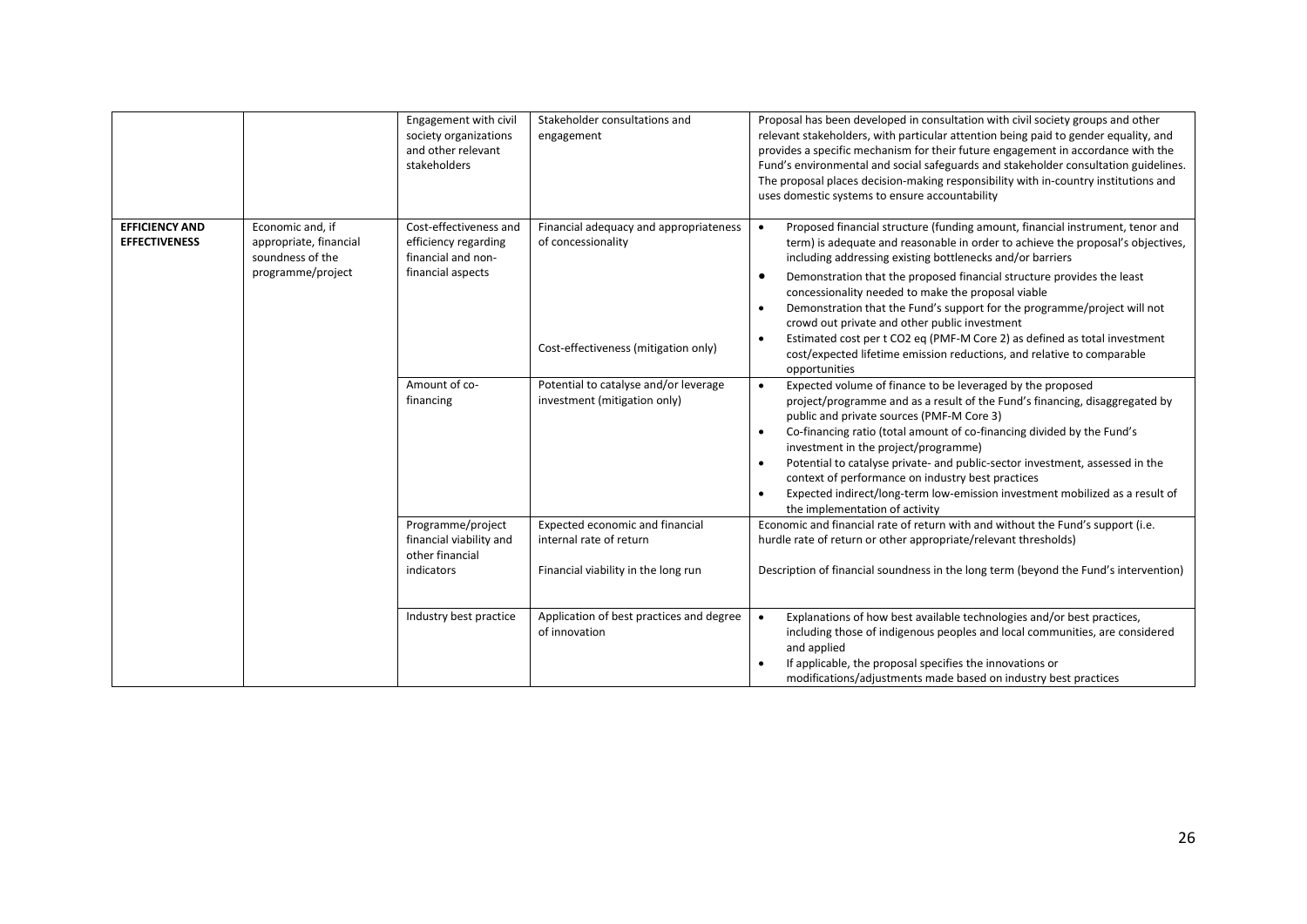# **ANNEX 2: COOK ISLANDS NO OBJECTION PROCEDURE CHECKLIST FOR EVALUATING FUNDING PROPOSALS TO THE GCF**

| <b>PROJECT TITLE:</b>                                                                                  |                  | <b>ASSESSOR:</b>       |                               | <b>SIGNATURE:</b> |                        |                                                            |                                                                |
|--------------------------------------------------------------------------------------------------------|------------------|------------------------|-------------------------------|-------------------|------------------------|------------------------------------------------------------|----------------------------------------------------------------|
| NIE:                                                                                                   |                  | EE:                    |                               |                   | <b>DATE OF REVIEW:</b> |                                                            |                                                                |
| <b>REVIEW RECOMMENDATION:</b>                                                                          |                  | <b>CONTACT PERSON:</b> |                               |                   |                        |                                                            |                                                                |
| <b>UNIQUE</b><br><b>CONTRIBUTION</b>                                                                   | <b>OBJECTIVE</b> | <b>ACTIVITIES</b>      | <b>OUTCOMES</b>               | <b>AREA</b>       | <b>PRIORITY</b>        | <b>POLICIES</b><br><b>STRATEGIES</b><br><b>LEGISLATION</b> | <b>SCORE</b><br>$1 -$<br><b>LOWEST</b><br>5-<br><b>HIGHEST</b> |
| <b>IMPACT</b>                                                                                          |                  |                        |                               |                   |                        |                                                            |                                                                |
| <b>SUSTAINABLITY</b>                                                                                   |                  |                        |                               |                   |                        |                                                            |                                                                |
| <b>ESS</b>                                                                                             |                  |                        |                               |                   |                        |                                                            |                                                                |
| <b>GENDER/YOUTH</b>                                                                                    |                  |                        |                               |                   |                        |                                                            |                                                                |
| <b>TRANSFORMATIVENESS</b>                                                                              |                  |                        |                               |                   |                        |                                                            |                                                                |
| <b>INNOVATIVENESS</b>                                                                                  |                  |                        |                               |                   |                        |                                                            |                                                                |
| <b>TOTAL</b>                                                                                           |                  |                        |                               |                   |                        |                                                            |                                                                |
| <b>CRITERIA</b>                                                                                        |                  |                        | <b>DOES THE PROPOSAL MEET</b> |                   |                        | <b>EXPLAINATION</b>                                        |                                                                |
|                                                                                                        |                  | CRITERIA? (Y/N)        |                               |                   |                        |                                                            |                                                                |
| 1. The funding proposal is aligned to the NSDP and national priorities.                                |                  |                        |                               |                   |                        |                                                            |                                                                |
| Is the funding proposal in compliance                                                                  |                  |                        |                               |                   |                        |                                                            |                                                                |
| with national policies and laws?                                                                       |                  |                        |                               |                   |                        |                                                            |                                                                |
| Will the funding proposal advance                                                                      |                  |                        |                               |                   |                        |                                                            |                                                                |
| national adaptation and/or mitigation                                                                  |                  |                        |                               |                   |                        |                                                            |                                                                |
| targets, as defined in the NDC, GCF                                                                    |                  |                        |                               |                   |                        |                                                            |                                                                |
| Country Programme, and other                                                                           |                  |                        |                               |                   |                        |                                                            |                                                                |
| relevant documents?                                                                                    |                  |                        |                               |                   |                        |                                                            |                                                                |
| Will the funding proposal incur a debt                                                                 |                  |                        |                               |                   |                        |                                                            |                                                                |
| burden to the Government of the                                                                        |                  |                        |                               |                   |                        |                                                            |                                                                |
| Cook Islands?                                                                                          |                  |                        |                               |                   |                        |                                                            |                                                                |
| 2. The funding proposal complements, and does not duplicate, ongoing projects and programmes           |                  |                        |                               |                   |                        |                                                            |                                                                |
| Does the funding proposal duplicate                                                                    |                  |                        |                               |                   |                        |                                                            |                                                                |
| an existing project or programme?                                                                      |                  |                        |                               |                   |                        |                                                            |                                                                |
| Does the funding proposal                                                                              |                  |                        |                               |                   |                        |                                                            |                                                                |
| complement and add value to an                                                                         |                  |                        |                               |                   |                        |                                                            |                                                                |
| existing project or programme?                                                                         |                  |                        |                               |                   |                        |                                                            |                                                                |
| 3. Affected communities, relevant local civil society, public and/or private sector entities have been |                  |                        |                               |                   |                        |                                                            |                                                                |
| consulted and actively involved in planning and implementation                                         |                  |                        |                               |                   |                        |                                                            |                                                                |
| Have relevant stakeholders been                                                                        |                  |                        |                               |                   |                        |                                                            |                                                                |
| consulted in the preparation of the                                                                    |                  |                        |                               |                   |                        |                                                            |                                                                |
| funding proposal?                                                                                      |                  |                        |                               |                   |                        |                                                            |                                                                |
| Have risks been comprehensively                                                                        |                  |                        |                               |                   |                        |                                                            |                                                                |
| assessed, and are there measures in                                                                    |                  |                        |                               |                   |                        |                                                            |                                                                |
| place to manage negative                                                                               |                  |                        |                               |                   |                        |                                                            |                                                                |
| environmental and social impacts?                                                                      |                  |                        |                               |                   |                        |                                                            |                                                                |
| Has the funding proposal identified                                                                    |                  |                        |                               |                   |                        |                                                            |                                                                |
| opportunities to build local                                                                           |                  |                        |                               |                   |                        |                                                            |                                                                |
| capabilities and competencies?                                                                         |                  |                        |                               |                   |                        |                                                            |                                                                |
| 4. How is the proposal responding to key climate impacts?                                              |                  |                        |                               |                   |                        |                                                            |                                                                |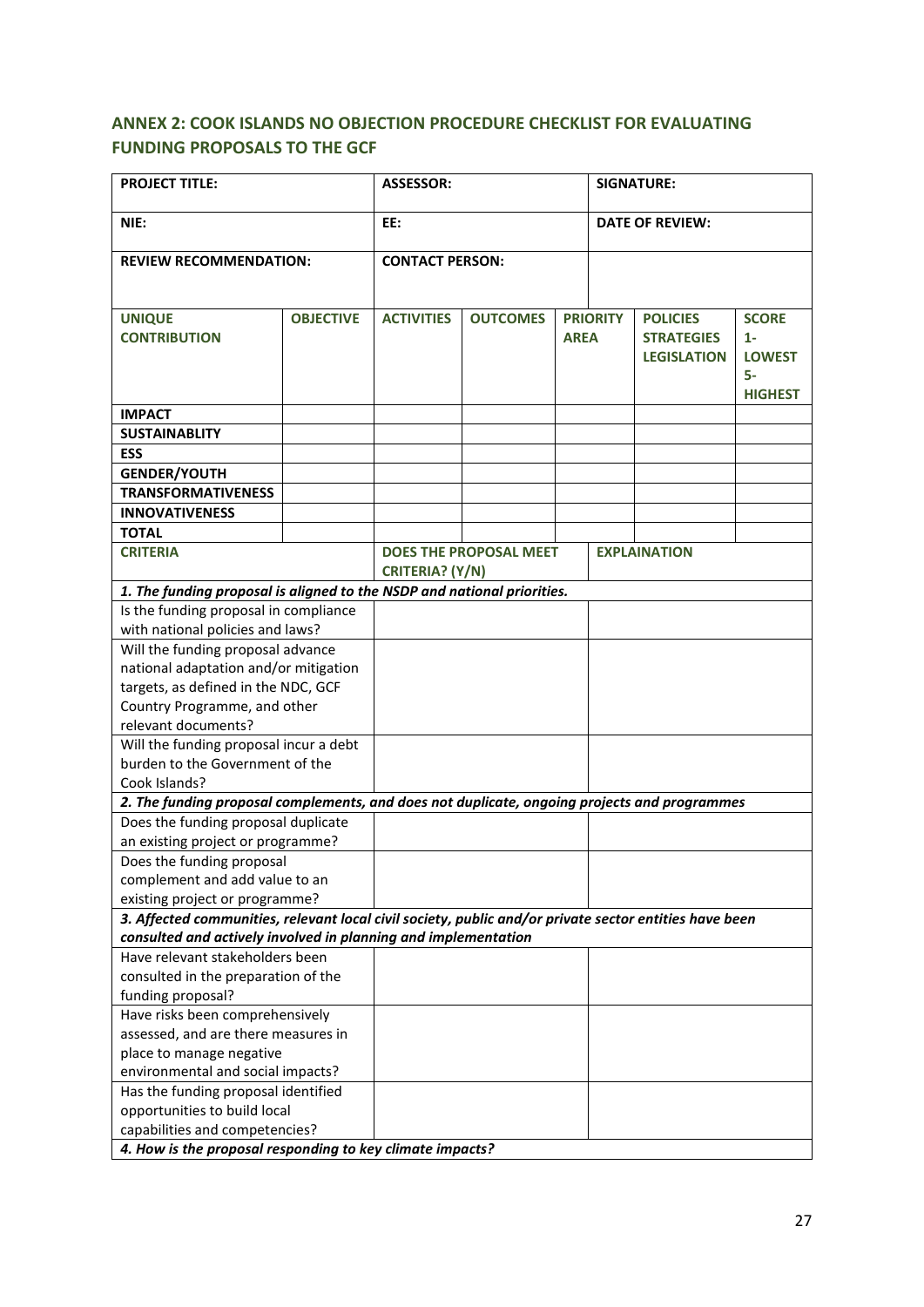| Is the proposal responding to key      |  |
|----------------------------------------|--|
| climate parameters, such as intense    |  |
| rainfall, periods of drought, flooding |  |
| and water intrusion, storms and        |  |
| winds, increased solar radiation, salt |  |
| water intrusion, sea level rise?       |  |

# **ANNEX 3: TERMS OF REFERENCE OF THE TECHNICAL ADVISORY GROUP**

## **A. INTRODUCTION**

To ensure that the funding proposals received by the Green Climate Fund (GCF) Secretariat and the Board have the full support of the country, the National Designated Authority, or NDA, must be consulted on every funding proposal. Once consulted, the NDA through its processes will relay the 'no-objection' decision for a GCF project/programme to the proponent. The Cook Islands NDA is the Climate Change Cook Islands Division (CCCI), of the Office of the Prime Minister (OPM).

One of the key roles of the NDA is to implement the 'No Objection' procedure for any proposal seeking GCF funding involving the Cook Islands. Part of the 'No Objection' procedure requires a technical review of the proposal seeking GCF funding. The NDA will call upon the Technical Advisory Group (TAG) to conduct the review.

## **B. COMPOSITION OF THE TAG**

The core TAG team will comprise of the NDA (CCCI); the Central Policy and Planning Office (CPPO) of the Office of the Prime Minister (OPM); the Treasury and Development Coordination (DCD) divisions of the Ministry of Finance and Economic Management (MFEM); and the National Environment Service (NES).

Depending on the nature of the proposal, the NDA will call upon other agencies to join the TAG in the review specific to their area of expertise:

Energy – Renewable Energy Development Division of the Office of the Prime Minister

Transport – Ministry of Transport

Infrastructure – Infrastructure Cook Islands

Agriculture – Ministry of Agriculture

Health – Ministry of Health

Gender – Gender Division of the Ministry of Internal Affairs

Labour – Labour Division of the Ministry of Internal Affairs

Disaster Risk Reduction – Emergency Management Cook Islands

Education – Ministry of Education

Marine Resources – Ministry of Marine Resources/ Marae Moana Coordination Office

Indigenous people – House of Ariki/ Ministry of Culture.